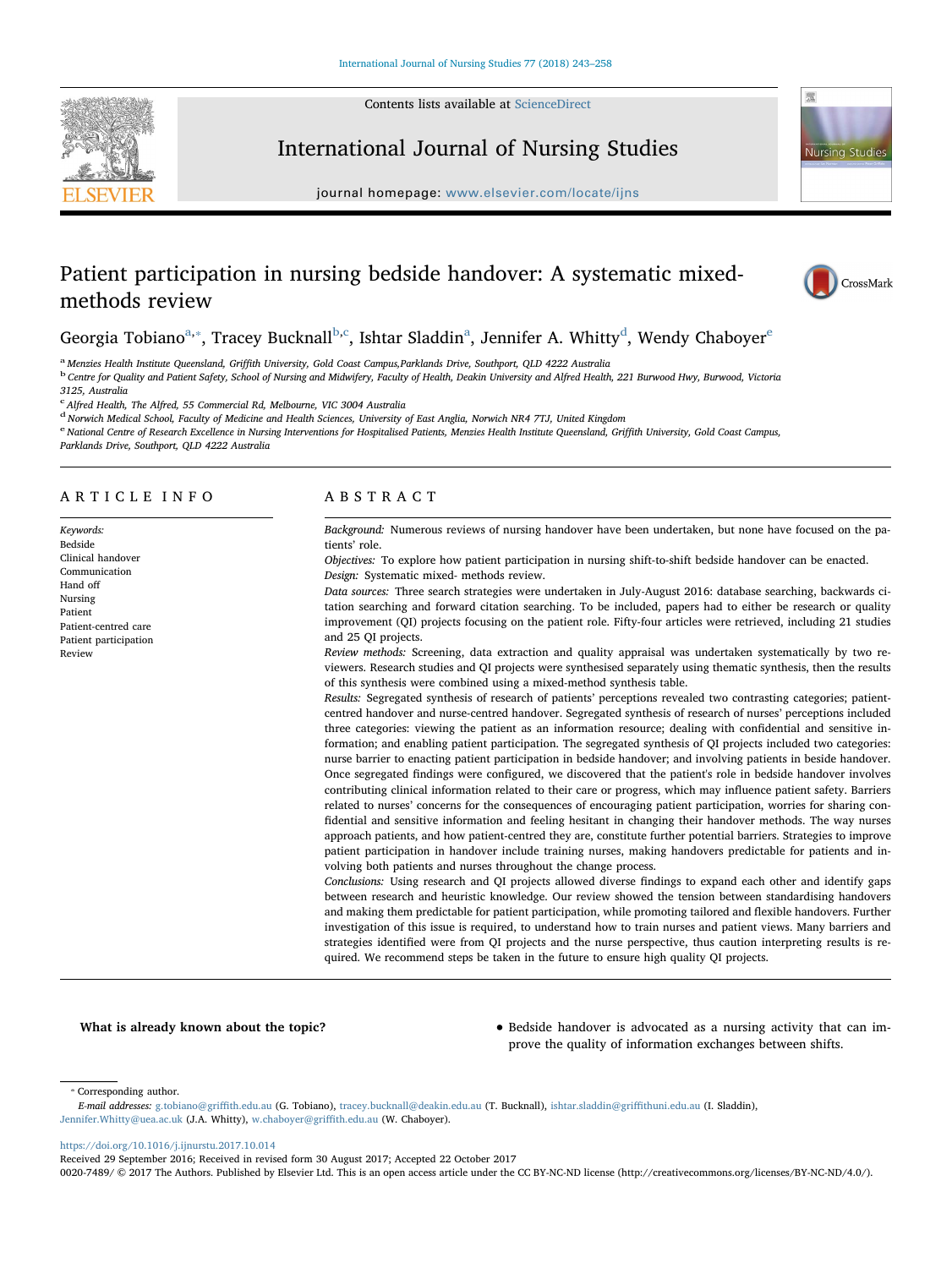- Bedside handover promotes a patient-centred approach to care by enabling patient participation.
- The plethora of reviews on nursing handover do not comprehensively explore patient participation in bedside handover.

#### What this paper adds

- Patient participation in bedside handover includes patients contributing to content related to their care and progress.
- Frequent barriers to enabling patient participation in bedside handover include nurses' approach, their discomfort in sharing confidential and sensitive information, and a resistance to change.
- Enabling patient participation in bedside handover may require a standardised approach that is tailored to the individual patient

#### 1. Introduction

Nursing handover is a critical transition in patient care [\(Kitson](#page-14-0) [et al., 2014](#page-14-0)). This routine nursing activity can occur up to three times per day, highlighting many opportunities for poor transitions in care. Miscommunication of patient care is a leading cause of patient harm ([The Joint Commission, 2013\)](#page-14-1). Thus, ensuring we find the most effective, safe and high-quality process for handover has been an international priority in recent years [\(Australian Commission on Safety and](#page-13-0) [Quality in Health Care, 2012a, 2012b; World Health Organization,](#page-13-0) [2006\)](#page-13-0).

#### 2. Background

Nursing handover, also termed handoff or shift report, has been defined as a point in care where the transfer of responsibility and/or accountability for patient care moves from one nurse to another nurse ([Australian Commission on Safety and Quality in Health Care, 2012a,](#page-13-0) [2012b\)](#page-13-0). Types of nursing handover can include face-to-face handover, written, or tape-recorded handover [\(O'Connell and Penney, 2001](#page-14-2)). Evidenced in many recent reviews, there is increasing interest in nursing handover process ([Kitson et al., 2014; Australian Commission on](#page-14-0) [Safety and Quality in Health Care, 2015; Holly and Poletick, 2014;](#page-14-0) [Poletick and Holly, 2010; Riesenberg et al., 2010\)](#page-14-0) and nursing bedside handover [\(Anderson et al., 2015](#page-13-1)).

Frequent areas of investigation are outcomes of nursing handover broadly [\(Australian Commission on Safety and Quality in Health Care,](#page-13-2) [2015; Staggers and Blaz, 2013](#page-13-2)) and bedside handover specifically ([Mardis et al., 2016; Sherman et al., 2013; Vines et al., 2014; Gregory](#page-14-3) [et al., 2014](#page-14-3)). Emerging evidence shows that bedside handover can decrease patient falls ([Mardis et al., 2016\)](#page-14-3), discharge times ([Sherman](#page-14-4) [et al., 2013\)](#page-14-4), and over-time costs [\(Gregory et al., 2014](#page-13-3)), while enhancing team collaboration ([Sherman et al., 2013; Gregory et al., 2014](#page-14-4)). However, most outcome measures for bedside handover are self-reported data [\(Mardis et al., 2016](#page-14-3)), including increased patient and nurse satisfaction ([Mardis et al., 2016; Gregory et al., 2014\)](#page-14-3), and improved patient-centred care (PCC) ([Sherman et al., 2013; Gregory et al., 2014](#page-14-4)). Overall, review findings suggest the quality of evidence for outcomes of bedside handover is poor ([Staggers and Blaz, 2013; Sherman et al.,](#page-14-5) [2013\)](#page-14-5) due to small-scale studies with no comparison group, and simultaneous implementation of multiple interventions making outcome measures difficult [\(Mardis et al., 2016](#page-14-3)). Given many reviewers have recently investigated outcome data; the focus of our review is not to report outcomes of bedside handover.

No type of nursing handover has been proven effective in terms of patient outcomes and nursing process outcomes ([Smeulers et al., 2014](#page-14-6)). Thus, we are still seeking strategies to optimise nursing handover. Patients and nurses identify similar purposes for bedside handover, including patient involvement, partnership and improving the accuracy of handover, while nurses also identify service-delivery improvements ([Chaboyer et al., 2010; McMurray et al., 2011](#page-13-4)). One promising feature of bedside handover is its suggested effect on PCC [\(Chaboyer et al.,](#page-13-4) [2010\)](#page-13-4). Bedside handover can incorporate additional processes for information-exchange that other types of handover do not, like nursepatient introductions and patient participation [\(Chaboyer et al., 2008](#page-13-5)). The latter is an international recommendation [\(World Health](#page-15-0) [Organization, 2007\)](#page-15-0). To involve patients in patient-centred activities, like bedside handover, nurses require skills and characteristics, inclusive of relationship-building skills, the ability to individualise care and to consider biopsychosocial perspectives ([Scholl et al., 2014](#page-14-7)).

Although patient participation is advocated as part of bedside handover, this step has received relatively little attention by reviewers. Four reviews mention the patient's active role in handover [\(Kitson](#page-14-0) [et al., 2014; Australian Commission on Safety and Quality in Health](#page-14-0) [Care, 2015; Anderson et al., 2015; Gregory et al., 2014\)](#page-14-0). Of these, two teams of reviewers highlight the need for further understanding of the patient's role in handover [\(Kitson et al., 2014; Anderson et al., 2015](#page-14-0)). Gregory and colleagues ([2014\)](#page-13-3) demonstrated bedside handover as a means of improving PCC through dyadic relationships between patients and nurses, identifying that possible participatory roles for patients include asking questions, sharing medical history and shared decisionmaking. Despite suggested benefits, the researchers highlight the need to identify a practice model for bedside handover, that includes and defines the patient's role, that can be tailored and sustained within local settings ([Gregory et al., 2014](#page-13-3)). In 2012, a review protocol was published in The Joanna Briggs Institute Library of Systematic Reviews, aiming to report patients', family members' and nurses' experiences, beliefs, opinions, and desires for patient presence during handover ([McCloskey et al., 2012](#page-14-8)). However no results have been reported. Overall, this previous work highlights the need for a review that specifically explores and comprehensively synthesises evidence of how patients can participate in bedside handover.

In previous reviews on nursing bedside handover, only one team of researchers have included quality improvement (QI) projects [\(Gregory](#page-13-3) [et al., 2014](#page-13-3)). Many hospitals and clinicians are operationalising bedside handover, thus QI projects provide details of practical experiences, which may provide potential strategies to enhance patient participation, as well as data related to feasibility, fidelity and salient contextual issues (Portela et al., 2015; O'[Rourke and Fraser, 2016](#page-14-9)). QI projects are often viewed as 'weak' evidence; a view that can be adopted when QI projects are judged against research criteria (O'[Rourke and Fraser,](#page-14-10) [2016\)](#page-14-10). QI projects make heuristic knowledge explicit and propositional, allowing this type of evidence to be open to critique (O'[Rourke](#page-14-10) and [Fraser, 2016](#page-14-10)). Thus, using knowledge from local improvement experiences may help understand the process of patient participation in bedside handover in this review. We aim to address gaps identified in current reviews by further clarifying what the patient's role is in bedside handover, as well as barriers and enhancing strategies.

#### 3. Objectives

The research question guiding this systematic review is: how can patient participation in nursing bedside handover be enacted, from the perspective of patients, nurses, and from a local implementation perspective. Within this overarching question, three sub questions require addressing:

- 1) What is the patient's role in bedside handover? (Research: how the intervention works; QI projects: feasibility of the intervention in practice and how it is shaped to be relevant and sustainable)
- 2) What are the barriers to patients enacting their role in bedside handover? (Research: why the intervention works; QI projects: salient contextual issues for implementation)
- 3) What strategies enable patient participation in bedside handover? (Research: why the intervention works; QI projects: salient contextual issues for implementation)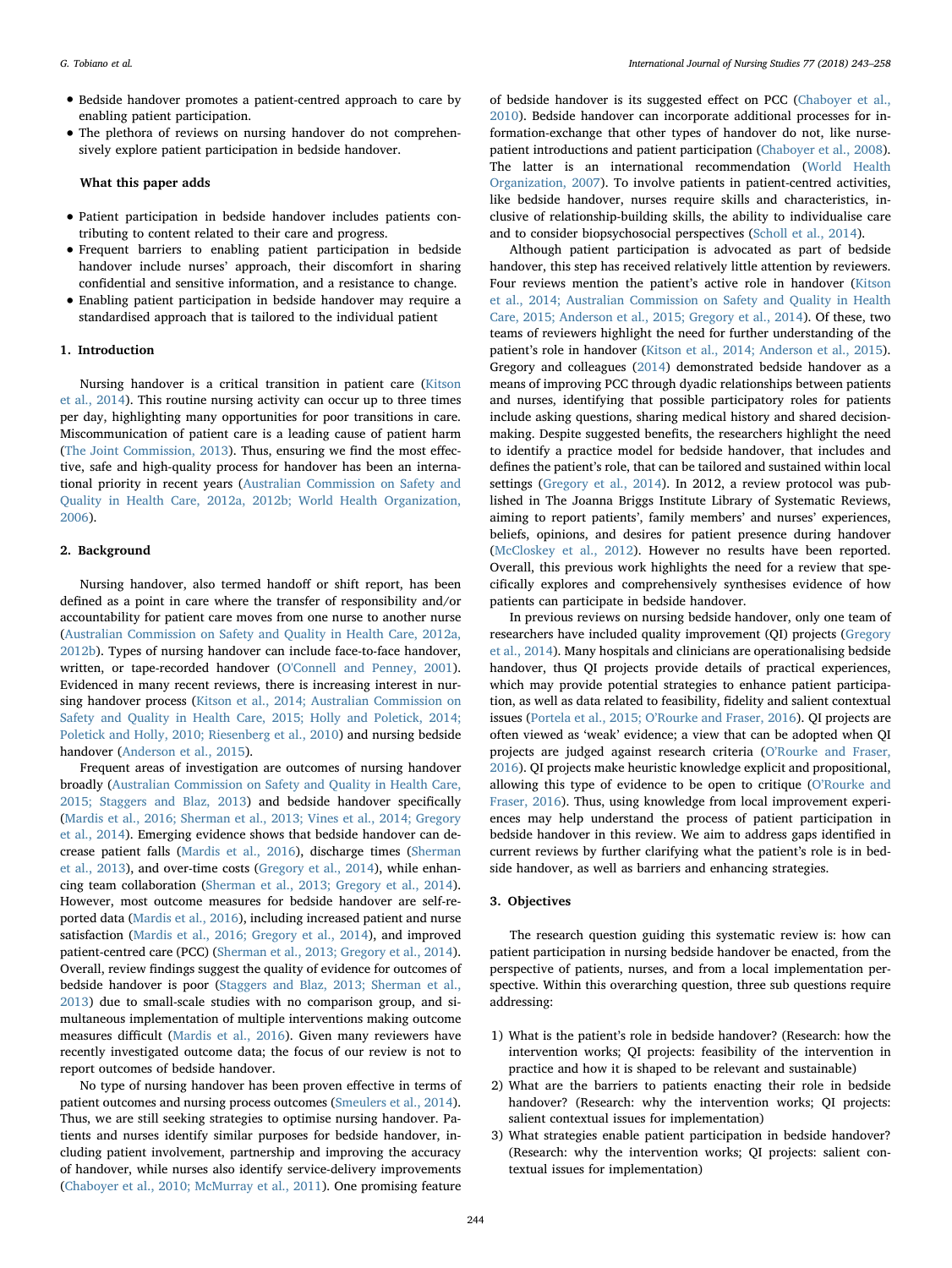Each sub question is amendable to review using research and QI project findings.

#### 4. Methods and analysis

#### 4.1. Design

A mixed-methods review was conducted, following (2012) systematic methodology for diverse study types. Our review was underpinned by social constructionism. We acknowledged that each primary author of studies/projects included in our review brought socially constructed understandings, which were combined with our review team perspectives to build understanding on the topic. [Gough et al.](#page-13-6) [\(2012\)](#page-13-6) suggests a 'fit-for-purpose' approach, where an integrated or segregated approach can be undertaken. A segregated approach allows two or more sub-reviews to be undertaken to answer different aspects of the same research question, and these sub-reviews can be synthesised ([Gough et al., 2012\)](#page-13-6). We mapped our design (Supplementary file 1), an important step when combining diverse study types in systematic reviews [\(Harden and Thomas, 2005](#page-14-11)). Consistent with (2012) work, this study is a mixed-methods review, because qualitative and quantitative research as well as QI projects were included to answer the research questions. Although [Gough et al. \(2012\)](#page-13-6) does not classify the types of mixed-methods reviews, mapping the design helped illustrate the importance placed on each study/project included. Priority was not given to any method; it was a parallel design, where the diverse studies/ projects expanded each other.

#### 4.2. Literature search

To ensure a comprehensive search strategy, our literature search was guided by the PICOT framework. The components include population of interest (P), issue of interest (I), comparison of interest (C), outcome of interest (O) and timeframe (T) ([Fineout-Overholt, 2005](#page-13-7)). Our search focused on patients and nurses (P) and bedside handover (I). Patient participation was not included as an intervention of interest (I), as it is considered part of the bedside handover process ([Chaboyer et al.,](#page-13-4) [2010\)](#page-13-4), but may be an underreported topic in reviews. Comparison of interest (C) was not relevant as our purpose was not to compare bedside handover to other methods of delivering handover. It is common for the comparison element to be excluded [\(Polit-O'Hara and Beck, 2008](#page-14-12)). In terms of outcomes (O), it was recognised that 'research' and 'QI' projects could report similar or different outcomes related to the patient's role, barriers and improvement strategies. Some outcome terms included 'perception', as well as 'improve' or 'implement'. We set a timeframe (T) of research published since 2005. This provided a comprehensive search of the last 10 years and aligned with the World Health Organisation's High 5s campaign [\(World Health Organization,](#page-15-1) [2006\)](#page-15-1). Since this campaign was launched, patient safety, patient participation, PCC and clinical handover focus has increased [\(Kitson et al.,](#page-14-0) [2014\)](#page-14-0).

To create an exhaustive search strategy, both key words and indexed terms were used and a health librarian assisted with the search. For Search 1; databases were searched including CINAHL; Medline and PsychINFO due to their appropriateness for the topic and because they are large databases for nursing research (Supplementary file 2). Articles found during Search 1 between July and August 2016 were used for two further searches. In Search 2; backward citation searching was undertaken; reference lists of articles were searched for studies/projects not identified in Search 1. For Search 3; forward citation searching was conducted using Scopus database to identify studies citing articles after their publication.

#### 4.3. Screening and data extraction

Screening was a two-step process conducted by two reviewers (GT,

WC). First, the reviewers independently screened papers against our inclusion and exclusion criteria using a screening tool developed by the research team. Inclusion criteria were adult patients or nurses in hospital settings, studies related to bedside handover and patient participation that were either 'research' or 'QI' projects. Second, studies meeting the inclusion criteria were re-screened to determine if they were research or QI projects. If authors did not explicitly state their project as research or QI, the paper was screened against two criteria: 1) evaluative approach; and 2) ethics approval process. To be classified as research, evidence of both a research methodology and ethics approval were required (O'[Rourke and Fraser, 2016](#page-14-10)). For the first criteria, research had time-intensive and planned evaluative approaches requiring statistical or methodological expertise that specifically evaluated the intervention. QI projects had less time intensive evaluative approaches, often requiring knowledge of basic statistics, use of routinely collected hospital data, or informal evaluation such as 'lessons learnt' (O'[Rourke](#page-14-10) [and Fraser, 2016](#page-14-10)). For criteria two, research studies required ethical approval whilst QI projects did not (O'[Rourke and Fraser, 2016](#page-14-10)). All research and QI projects were in peer-reviewed journals. A third reviewer was available to resolve any discrepancies between the two reviewers related to the two steps of the screening process, however this was not required.

Research and QI data were independently extracted by two reviewers (GT, IS) using data extraction forms. When extracting findings, the reviewers reported exact numbers and/or words without interpreting data ([Harden and Thomas, 2005](#page-14-11)).

#### 4.4. Quality assessment

Research and QI data were appraised separately, as both required unique criteria for assessing their quality (O'[Rourke and Fraser, 2016](#page-14-10)). For research, the Mixed Methods Assessment Tool (MMAT) was used, as the research included both qualitative, quantitative and mixed-methods methodologies. The MMAT allows reviewers to critically appraise the methodology of these diverse studies and produce a quality score for the study ([Pluye et al., 2009; Pluye, 2016](#page-14-13)). It is efficient and reliable and has been used by many researchers internationally ([Pace et al.,](#page-14-14) [2012\)](#page-14-14). For 'QI' projects, the Quality Improvement Minimum Quality Criteria Set (QI-MQCS) was used, which has been designed to appraise the quality of projects reporting implementation or QI strategies (Hempel [et al., 2015\)](#page-14-15). This tool is both valid and reliable and provides an overall quality score, allowing us to provide recommendations for future improvement or implementation efforts [\(Hempel et al., 2015](#page-14-15)). Two reviewers (GT, IS) gained common understanding of both tools, independently appraised research studies and QI projects, and discussed any areas of discrepancy. A third reviewer acted as an adjudicator (WC).

#### 4.5. Data synthesis

Mixed-method synthesis allows synthesis to be tailored to the types of studies/projects collected and research questions posed. Before integration, the research and QI findings were synthesised separately (i.e. segregated synthesis) using thematic synthesis. Further, patients' and nurses' perceptions within research studies were analysed separately, allowing differences to be illuminated. Units of analysis for research studies included data under 'findings' or 'results' headings in the paper, as well as findings in the abstract ([Thomas and Harden, 2008\)](#page-14-16). In some studies, observations were conducted in addition to capturing perceptions; these data were included to help confirm or disconfirm findings. QI projects lacked uniformity in headings, any data reporting implementation methods, improvement methods, sustainability, lessons learnt or future directions were classed as units of analysis. All units of analysis were copied into NVivo Software [\(QSR International Pty Ltd.,](#page-14-17) [2014\)](#page-14-17), and read many times in their entirety to allow the reviewer to become immersed in data. One reviewer undertook line-by-line coding.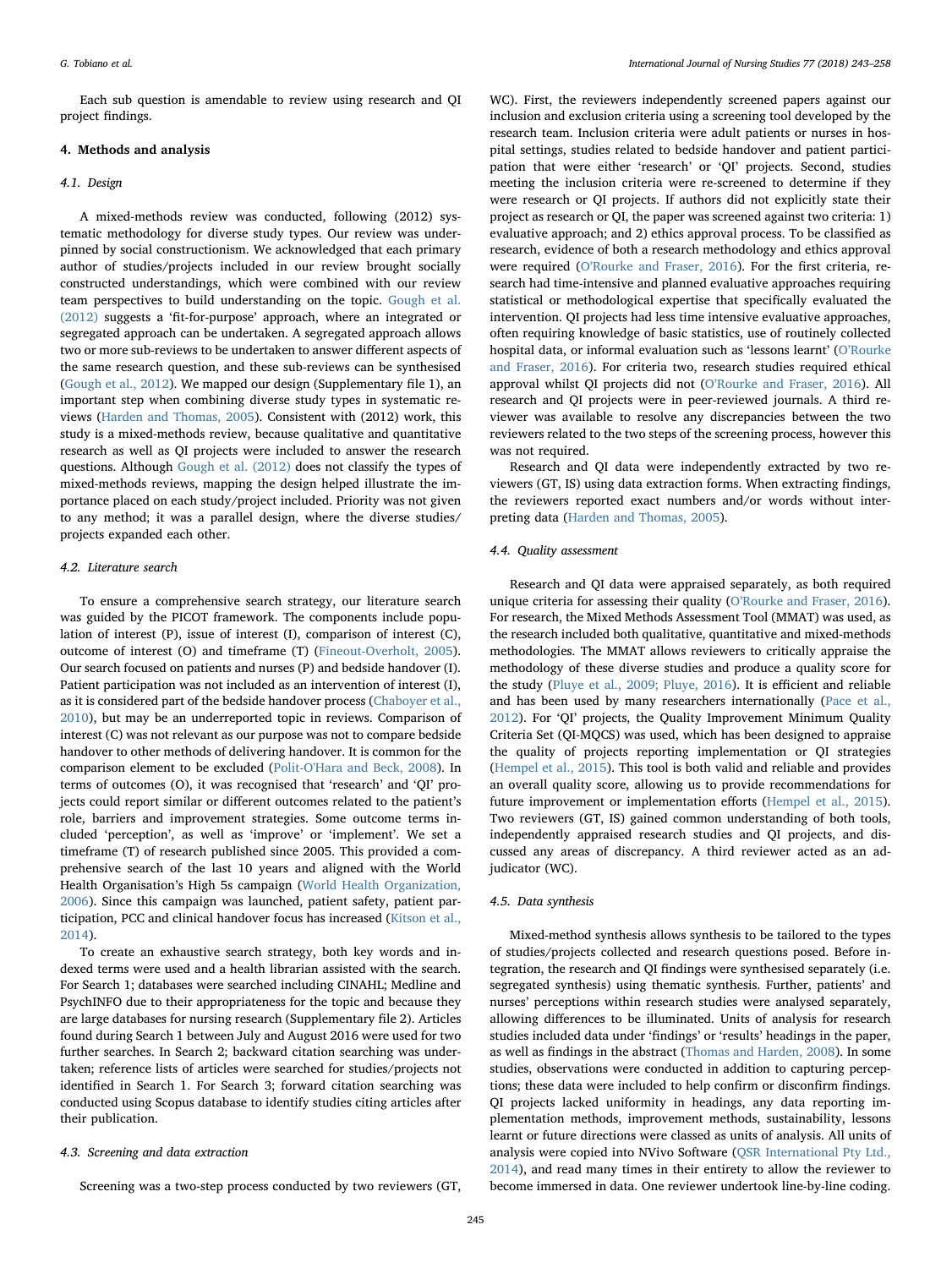By coding the text with descriptive codes, similar concepts across qualitative and quantitative studies were recognised and the findings were translated into a common form ([Thomas and Harden, 2008](#page-14-16)). Codes were then organised by grouping codes that belonged together to form hierarchies of subcategories and then higher order categories ([Thomas and Harden, 2008](#page-14-16)). The review team examined summaries of each step of the analysis process to question and confirm findings. This process was iterative, with reviewers constantly referring to primary studies.

The final synthesis step was a cross-comparison between the research and QI syntheses ([Harden and Thomas, 2005\)](#page-14-11). A configurative approach was used and allowed synthesis of heterogeneous sources. The sources were slotted together in an interpretive manner to expand and explain, instead of confirming each other [\(Sandelowski et al.,](#page-14-18) [2012\)](#page-14-18). A mixed-methods synthesis table was created; columns were labelled with one of three research questions guiding this review ([Oliver et al., 2005; Shepherd et al., 2006\)](#page-14-19). The researcher then returned to the segregated synthesis findings, placing findings under one of the columns. Once all segregated synthesis had been reviewed, and placed into the table, the reviewer used abductive reasoning to 'match' the three columns; a creative and visual process, which allowed the reviewer to infer possible links between analysed findings from many sources [\(Mirza et al., 2014](#page-14-20)). The outcome was an inference that is explanatory and plausible, but not certain ([Mirza et al., 2014](#page-14-20)). This approach enabled identification of strategies to address barriers to patient participation in bedside handover across diverse sources [\(Gough et al.,](#page-13-6) [2012\)](#page-13-6).

#### 5. Rigour

To maintain rigour, we followed a systematic review process ([Gough et al., 2012\)](#page-13-6). The accuracy of data (descriptive validity) ([Sandelowski and Barroso, 2006](#page-14-21)) was maintained by the comprehensiveness of our search strategy and keeping a clear trail of search decisions [\(Whittemore, 2008; Evidence for Policy and Practice Centre,](#page-15-2) [2010\)](#page-15-2). Interpretive validity was maintained by representing primary researchers' viewpoints. This included having two reviewers independently extract data without interpretation, integrating all study results as evenly as possible, and considering quality assessments to ensure conclusions were not overstated [\(Thomas and Harden, 2008;](#page-14-16) [Whittemore, 2008](#page-14-16)). The credibility of data interpretations (theoretical validity) was maintained by keeping analytic memos of interpretations, and regular team discussions about the outputs of synthesis ([Sandelowski and Barroso, 2006](#page-14-21)). Finally, the utility and transferability of findings (pragmatic validity) has been heightened by providing data extraction tables, including context around the studies, and allowing readers to judge the usefulness of findings for their setting ([Thomas and](#page-14-16) [Harden, 2008](#page-14-16)).

#### 6. Findings

Twenty-one research studies were included ([Fig. 1](#page-3-0)). Most research was conducted in Australia ( $n = 13$ ). Researchers usually described their approach as 'qualitative', using individual interviews for data collection ([Table 1](#page-4-0)). Five studies used observations to support interviews. Studies were frequently conducted in medical or surgical wards, often included more than one unit, and usually in a single hospital setting. In total, research studies included 391 patients and 341 nurses.

Twenty-five QI projects to implement or improve bedside handover, inclusive of patient participation, were included (Supplementary file 4). Eighty-eight percent ( $n = 22$ ) of the projects were conducted in USA. QI projects tended to be conducted in medical/surgical units or cardiology/telemetry units, most commonly in one unit (16/25), at one hospital (22/25). In six projects, four or more units were included, where hospitals undertook large scale roll outs of bedside handover. Most projects (16/25) provided no sample size for evaluation. For QI

<span id="page-3-0"></span>

Fig. 1. Search Outcome.

strategies [\(Table 2](#page-6-0)), all projects included communication with nurses throughout the change process. End-users were often involved in the change process ( $n = 16$ ); which may have been useful for nurses who were often resistive to change practice. Nearly 90% of projects trained nurses for bedside handover. Less than half of the projects informed patients of change, used standardised handover templates inclusive of patient participation or used a framework to guide the change process.

#### 7. Quality of research and QI projects

Half  $(n = 14)$  of the studies were purely qualitative studies ([Chaboyer et al., 2010; McMurray et al., 2011; Staggers et al., 2015;](#page-13-4) [Bruton et al., 2016; Drach-Zahavy et al., 2015; Je](#page-13-4)ffs et al., 2013a, 2014, [2013b; Johnson and Cowin, 2013; Kerr et al., 2014a, 2014b; Liu et al.,](#page-13-4) [2012; Lu et al., 2013; Lupieri et al., 2016\)](#page-13-4) [\(Table 1\)](#page-4-0). Using the MMAT, the methodological quality of qualitative research was generally high, with half  $(n = 7)$  scoring  $4/4$  ([McMurray et al., 2011; Staggers et al.,](#page-14-22) 2015; Jeff[s et al., 2013a, 2014, 2013b; Kerr et al., 2014a; Lupieri et al.,](#page-14-22) [2016\)](#page-14-22). Most studies including qualitative data collection lost points for not disclosing researchers' influence on data collection or analysis ([Chaboyer et al., 2010](#page-13-4); [Bruton et al., 2016](#page-13-8); [Drach-Zahavy et al., 2015](#page-13-9); [Johnson and Cowin, 2013](#page-14-23); [Johnson et al., 2016;](#page-14-24) [Kerr et al., 2014b](#page-14-25); [Lu](#page-14-26) [et al., 2013\)](#page-14-26); this was also the case for two mixed-methods studies ([Bradley and Mott, 2014; Klim et al., 2013\)](#page-13-10). A more detailed version of data extraction is available online (Supplementary file 3).

Six articles included pre-post-test data collection; these studies had good recruitment strategies and comparable samples ([Bradley and](#page-13-10) [Mott, 2014;](#page-13-10) [Johnson et al., 2016;](#page-14-24) [Kerr et al., 2016;](#page-14-27) [Köberich, 2014](#page-14-28); [Maxson et al., 2012](#page-14-29); [Sand-Jecklin and Sherman, 2013;](#page-14-30) , 2014). Data collection instruments could have been improved with measures of validity and reliability ( $n = 4$ ) (Bradley [and Mott, 2014; Kerr et al.,](#page-13-10) [2016; Köberich, 2014; Maxson et al., 2012\)](#page-13-10). Reports of complete outcome data and response rates could have enhanced the studies  $(n = 4)$ ([Bradley and Mott, 2014](#page-13-10); [Kerr et al., 2016](#page-14-27); [Köberich, 2014](#page-14-28); [Sand-](#page-14-30)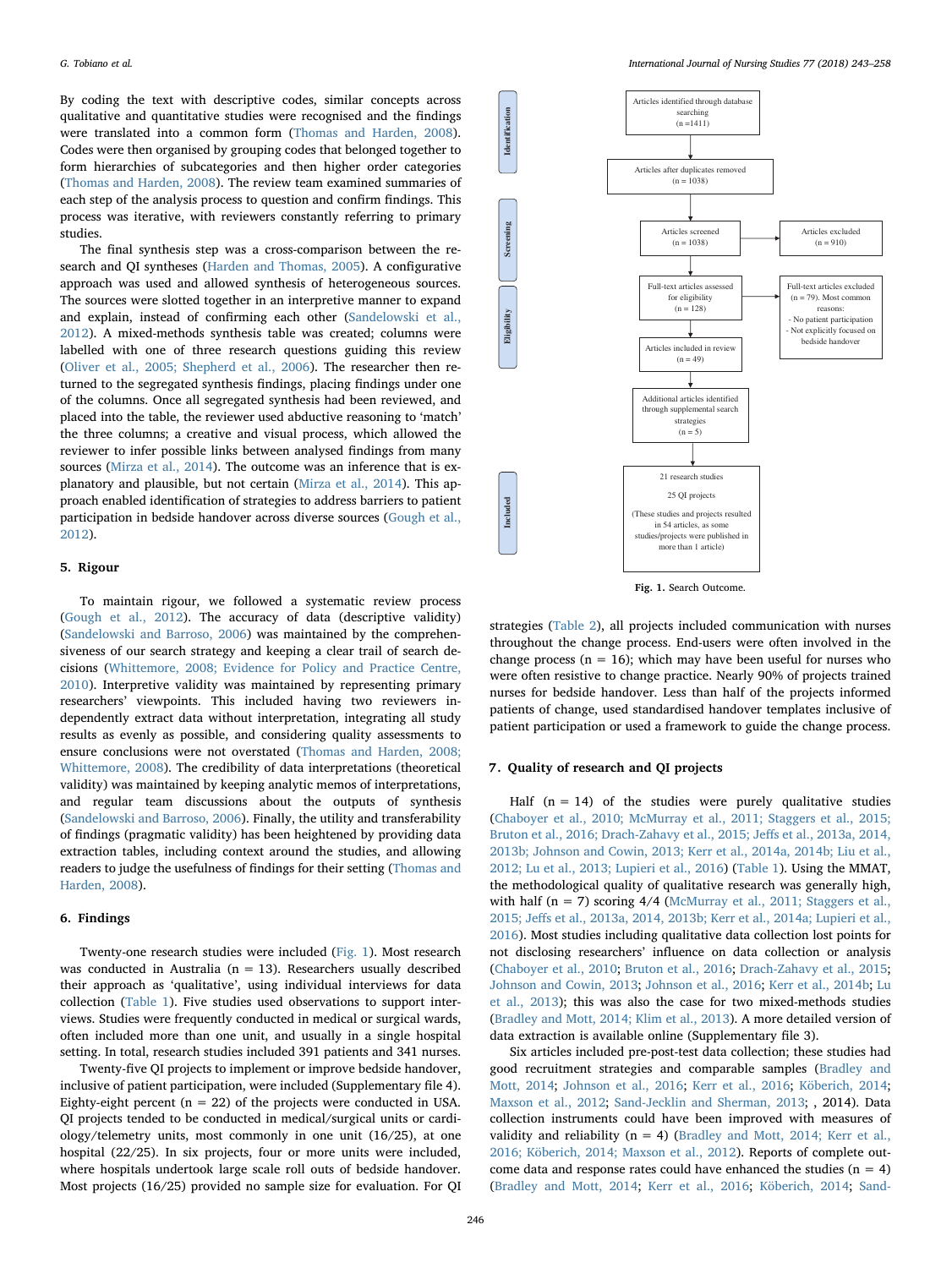<span id="page-4-0"></span>

| Summary of research.<br>Table 1                 |                                                                |                                                                                                                                                                                                                     |                                                                                                                                                                                                                                                                                                                                                                                                                                                                                         |                                          |
|-------------------------------------------------|----------------------------------------------------------------|---------------------------------------------------------------------------------------------------------------------------------------------------------------------------------------------------------------------|-----------------------------------------------------------------------------------------------------------------------------------------------------------------------------------------------------------------------------------------------------------------------------------------------------------------------------------------------------------------------------------------------------------------------------------------------------------------------------------------|------------------------------------------|
| Study Country                                   | Approach                                                       | Population                                                                                                                                                                                                          | Outcomes                                                                                                                                                                                                                                                                                                                                                                                                                                                                                | score<br>Quality                         |
| Staggers, 2015, USA                             | Qualitative <sup>c</sup>                                       | $= 20$ ) in 1 unit at 1 hospital<br>Patients (n                                                                                                                                                                     | Themes: It depends how sick I am, I want to know everything, my life is in<br>their hands                                                                                                                                                                                                                                                                                                                                                                                               | 4/4                                      |
| Bradley and Mott, 2014,<br>Aus                  | Mixed methods, pre-post-test <sup>c</sup>                      | $= 9$ ) and nurses (n $= 48$ ) in 3 units at 1 hospital<br>Patients (n                                                                                                                                              | Nurse perceptions: Improvements in perceptions of patient involvement and<br>Patient perceptions: Taxonomy: Social, the nurses, patient care<br>other positive aspects of BSHO identified                                                                                                                                                                                                                                                                                               | Quant: 1.5/4<br>Qual: 3.5/4<br>MM: 3/3   |
| Bruton et al., 2016, UK                         | Qualitative                                                    | $= 10$ ) in 2 units at 1 hospital<br>d nurses (n<br>$8)$ an<br>Patients $(n =$                                                                                                                                      | experience of handover, medical ward rounds, patients' experience of general<br>Themes: Structure of nurse handover, purpose of nurse handover, patient                                                                                                                                                                                                                                                                                                                                 | 3/4                                      |
| McMurray et al., 2011,<br>Chaboyer et al., 2010 | Case study (18) <sup>c</sup> and qualitative<br>study (19)     | 6 units at 2 hospitals (18); Patients ( $n = 10$ ) in 2<br>(19)<br>Nurses $(n = 34)$ in<br>units at 1 hospital                                                                                                      | Themes from article 2 (19): Acknowledging patients as partners, amending<br>Categories from article 1 (18): Structure, process, outcome<br>communication, overall rating of experience                                                                                                                                                                                                                                                                                                  | Article 1: 3.5/4<br>Article 2: 4/4       |
| Drach-Zahavy et al.,<br>2015, Israel<br>Aus     | Qualitative                                                    | 1 unit at 1 hospital<br>Nurses $(n = 18)$ in                                                                                                                                                                        | Themes: Adaptation of declared handover goals for practical implementation,<br>contextual factors that constrain an effective nursing handover, nursing<br>inaccuracies, passive engagement, handover as interaction<br>handover strategies                                                                                                                                                                                                                                             | 3/4                                      |
| Shilman 2015, Israel<br>Drach-Zahavy and        | Quantitative and qualitative,<br>cross-sectional <sup>c</sup>  | and nurses $(n = 100)$ in 5 units at 1 hospital<br>Patients $(n = 100)$                                                                                                                                             | Nurses' initiative for patient participation in BSHO positively associated with<br>presence of head nurse, neuroticism and agreeableness positively. Openness<br>to experience negatively associated with patient initiative. Types of patient-<br>patient neuroticism, extraversion and conscientiousness. Patients' initiative<br>for participation in BSHO positively associated with presence of escorts,<br>presence of escorts, and negatively associated with ward overload, and | Quant: 3.5/4 <sup>d</sup><br>Qual: 4/4   |
|                                                 |                                                                |                                                                                                                                                                                                                     | nurse communication during handovers: enquiries, coordination, retrieving<br>information, friendly dialogues and complaints                                                                                                                                                                                                                                                                                                                                                             |                                          |
| Ford et al., 2014, USA                          | Quantitative                                                   | in 2 units at 1 hospital<br>Patients ( $n = 103$ )                                                                                                                                                                  | Most patients always experienced BSHO and had positive experiences of the<br>process. More exposure to BSHO increased positive perceptions                                                                                                                                                                                                                                                                                                                                              | 4/4                                      |
| Friesen et al., 2013, USA <sup>a</sup>          | Qualitative and quantitative                                   | in 8 units at 1 multi hospital system<br>Patients ( $n = 107$ )                                                                                                                                                     | the new nurse, knowing through collaboration and communication, engaging<br>the patient to participate and provide their perspective, educating health care<br>Patients had positive perceptions about BSHO process. Themes: Introducing                                                                                                                                                                                                                                                | Quant: 1.5/4 <sup>d</sup><br>Qual: 3.5/4 |
| Jeffs et al., 2013                              | Qualitative                                                    | Nurses ( $n = 43$ ) in 4 units at 1 hospital (50, 52); Patients ( $n = 45$ ) in 4<br>(51)<br>units at 1 hospital                                                                                                    | Themes from article 1 (50): Clarifying information and intercepting errors,<br>visualizing patients and prioritizing care.<br>providers, managing privacy                                                                                                                                                                                                                                                                                                                               | Article 1: 4/4                           |
| Jeffs et al., 2014                              |                                                                |                                                                                                                                                                                                                     | Themes from article 2 (52): Being supported to change and embrace bedside<br>reporting, maintaining confidentiality and respecting patients' preferences,                                                                                                                                                                                                                                                                                                                               | Article 2: 4/4                           |
| Jeffs et al., 2013 Canada                       |                                                                |                                                                                                                                                                                                                     | Themes from article 3 (51): Creating a space for personal connection,<br>experiencing challenges with bedside reporting.<br>"bumping up to speed", varying preferences                                                                                                                                                                                                                                                                                                                  | Article 3: 4/4                           |
| Johnson and Cowin 2013,<br>Aus                  | Qualitative                                                    | 2 units at 3 hospitals<br>Nurses $(n = 30)$ in                                                                                                                                                                      | Themes: Bedside handover strengths and weaknesses, patient involvement in<br>handover, good communication is about good communicators, three sources<br>of information, other issues                                                                                                                                                                                                                                                                                                    | 3.5/4                                    |
| Johnson, 2016, Aus                              | Mixed-methods, pre-post-test                                   | $40 \text{ n}(\text{post}) = 80$ ) in 4 units at 3 hospitals<br>Nurses $(n(\text{pre}) =$                                                                                                                           | Categories: Implementation and transition, work practice changes and BSHO,<br>accessible and standardised patient information, accountability for                                                                                                                                                                                                                                                                                                                                       | Qual: 3/4, Quant:<br>4/4, MM: $1/3$      |
| Kerr et al., 2011, Aus                          | Quantitative                                                   | 23 units at 1 hospital<br>Nurses $(n = 30)$ in                                                                                                                                                                      | by the nurse in charge and did not want this to change. Nurses disagreed that<br>Most nurses undertook verbal and written handover in staff rooms, provided<br>patients were involved in BSHO and disagreed that patients and significant<br>information transfer, a central repository of patient information<br>others interrupted BSHO                                                                                                                                               | 3.5/4                                    |
| Kerr et al., 2014, Aus                          | Qualitative                                                    | Nurses ( $n = 20$ ) and midwives ( $n = 10$ ) in 3 units at 1 hospital (56)                                                                                                                                         | Themes: Enhanced care and documentation, discretion to protect                                                                                                                                                                                                                                                                                                                                                                                                                          |                                          |
| Klim et al., 2013,                              | Mixed-methods (57), qualitative<br>(58) and pre-post-test (59) | Nurses (n(survey) = 63 n (group interviews) = 41) in 1 unit at 1 hospital (57); Patients (n = 30) in 1 unit at 1 hospital (58); Nurses (n<br>$= 59$ ) in 1 unit at 1 hospital $(59)$<br>$(\text{pre}) = 67$ n(post) | Results from article 1 (57): Nurses preferred handover for their patients only,<br>disagreed that patients were involved in BSHO and disagreed that patients<br>from the off going nurse who cares for the patient at the bedside. Nurses<br>and significant others interrupted BSHO.<br>confidentiality and privacy                                                                                                                                                                    | Article 1: Qual: 3.5/4                   |
| Kerr et al., 2016, Aus<br>Kerr et al., 2014,    |                                                                |                                                                                                                                                                                                                     | Categories: Patient details, presenting problem, the plan, treatment given,<br>observations (57)                                                                                                                                                                                                                                                                                                                                                                                        | Quant: 2/4                               |
|                                                 |                                                                |                                                                                                                                                                                                                     |                                                                                                                                                                                                                                                                                                                                                                                                                                                                                         | (continued on next page)                 |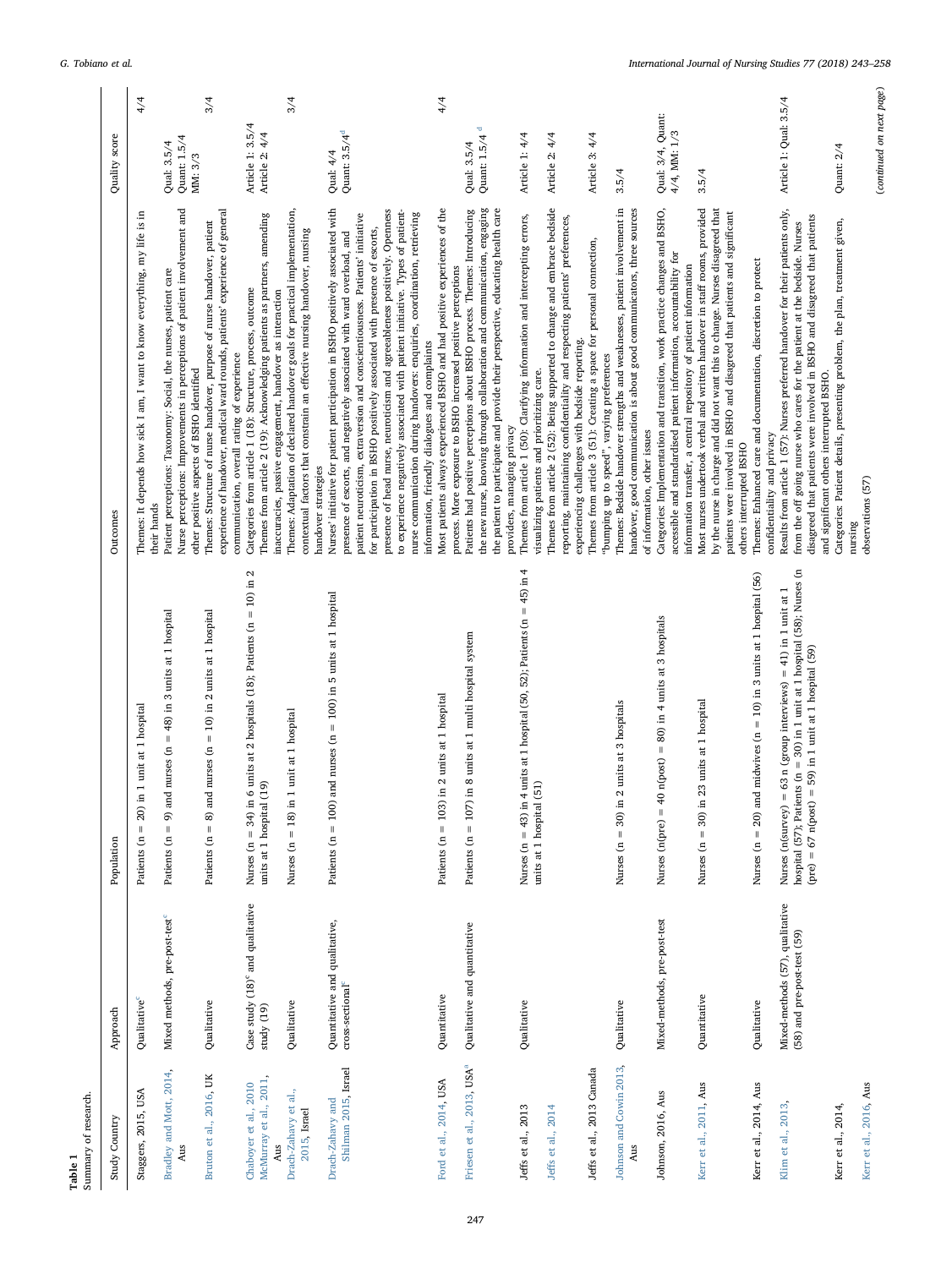<span id="page-5-3"></span><span id="page-5-2"></span>

| Table 1 (continued)                                                                      |                                 |                                                                                                                                                         |                                                                                                                                                                                                                                                                                                                                                              |                                              |
|------------------------------------------------------------------------------------------|---------------------------------|---------------------------------------------------------------------------------------------------------------------------------------------------------|--------------------------------------------------------------------------------------------------------------------------------------------------------------------------------------------------------------------------------------------------------------------------------------------------------------------------------------------------------------|----------------------------------------------|
| Study Country                                                                            | Approach                        | Population                                                                                                                                              | Outcomes                                                                                                                                                                                                                                                                                                                                                     | Quality score                                |
|                                                                                          |                                 |                                                                                                                                                         | enhances individual care, maintaining privacy and confidentiality during<br>Themes from article 2 (58): Patients perceive that participating in BSHO<br>BSHO                                                                                                                                                                                                 | MM: 1/3 Article 2: 3/<br>4; Article 3: 2.5/4 |
|                                                                                          |                                 |                                                                                                                                                         | Results from article 3 (35): Perceived increase in BSHO with patient presence<br>and involvement. Improvement in arm band and documentation adherence                                                                                                                                                                                                        |                                              |
| Köberich, 2014, Germany                                                                  | Non-experimental, pre-post-test | 51, $n(post) = 48$ ) in 2 units at 1 hospital<br>Patients (n(pre) =                                                                                     | No difference in patients' perceptions of participation in or style of decision-<br>making. Patients perceived decision-making style as paternalistic. Patients<br>report no undesired side effects of BSHO                                                                                                                                                  | 2.5/4                                        |
| Liu et al., 2012, Aus                                                                    | Critical ethnography            | Patients ( $n = 27$ ) and nurses ( $n = 76$ ) in 2 units at 1 hospital                                                                                  | Hierarchical nursing power. BSHO: Being a discreet nurse. Handover across<br>Nurse coordinator's handover: constructing the order. Staff allocation:<br>ward spaces: Disjunctions of medication communication                                                                                                                                                | 3.5/4                                        |
| Lu et al., 2013, Aus                                                                     | Qualitative                     | Patients $(n = 30)$ in 3 units at 1 hospital                                                                                                            | Themes: A more effective and personalized approach, being empowered and<br>contributing to error minimization, privacy, confidentiality and sensitive<br>topics, training need and avoidance of using technical jargon                                                                                                                                       | 3.5/4                                        |
| Lupieri et al., 2016, Italy                                                              | Qualitative                     | Patients $(n = 14)$ in 1 unit at 1 hospital                                                                                                             | Themes: Discovering a new nursing identity, being apparently engaged in a<br>BSHO, experiencing the paradox of confidentiality, having the situation<br>under control                                                                                                                                                                                        | 4/4                                          |
| Maxson et al., 2012, USA Pre-post-test                                                   |                                 | 30 $n(post) = 30$ ) and nurses $(n = 15)$ in 1 unit at 1<br>Patients $(n(\text{pre}) =$<br>hospital                                                     | medication reconciliation, provision of adequate communication and ability<br>communication between clinicians. Nurses perceived better accountability,<br>Patients perceived increased sense of feeling informed and better<br>to communicate with physicians                                                                                               | 3/4                                          |
| Sherman, 2014, USA<br>Sherman, 2013<br>b <sub>Sand-Jecklin</sub> and<br>Sand-Jecklin and |                                 | Quasi-experimental, pre-post-test Patients (n = 154 13-months post implement) and nurses (n = 54 13-<br>months post implement) in 7 units at 1 hospital | Patients frequently gave positive comments indicating good and professional<br>Patients perceived that they were more involved and they knew their nurse.<br>participation. Nurses frequently perceived that safety checks were going well.<br>care. Nurses perceived handover increased accountability and patient<br>Falls and medication errors decreased | 3/4                                          |
| Street et al., 2011, Aus                                                                 | Quantitative                    | Nurses ( $n = 259$ ) in 18 units at 1 hospital                                                                                                          | occurred 21-47% of time, usually given by nurse caring for the patient. Most<br>nurses disagreed that patients were involved in the process. Improvement in<br>BSHO compliance over 5 months, including improved patient participation<br>Nurses received one or two handovers at shift commencement. BSHO                                                   | 3/4                                          |

<span id="page-5-1"></span><span id="page-5-0"></span>USA = United States of America, Aus = Australia, BSHO = Bedside handover, MM = Mixed Methods, UK = United Kingdom.

USA = United States of America, Aus = Australia, BSHO = Bedside handover, MM = Mixed Methods, UK = United Kingdom<br><sup>a</sup> This study is linked to a QI project ([Herbst](#page-14-38) et al., 2013).<br><sup>b</sup> Articles reported together as 1 study, a <sup>a</sup> This study is linked to a QJ project (Herbst et al., 2013).<br>
b Articles reported together as 1 study, as article 1 (Sand-Jecklin and Sherman, 2013) is interim analysis.<br>
" Studies included observations.<br>
<sup>d</sup> Researche

Researchers did not specially label their studies as mixed-methods, thus no mixed-methods score provided.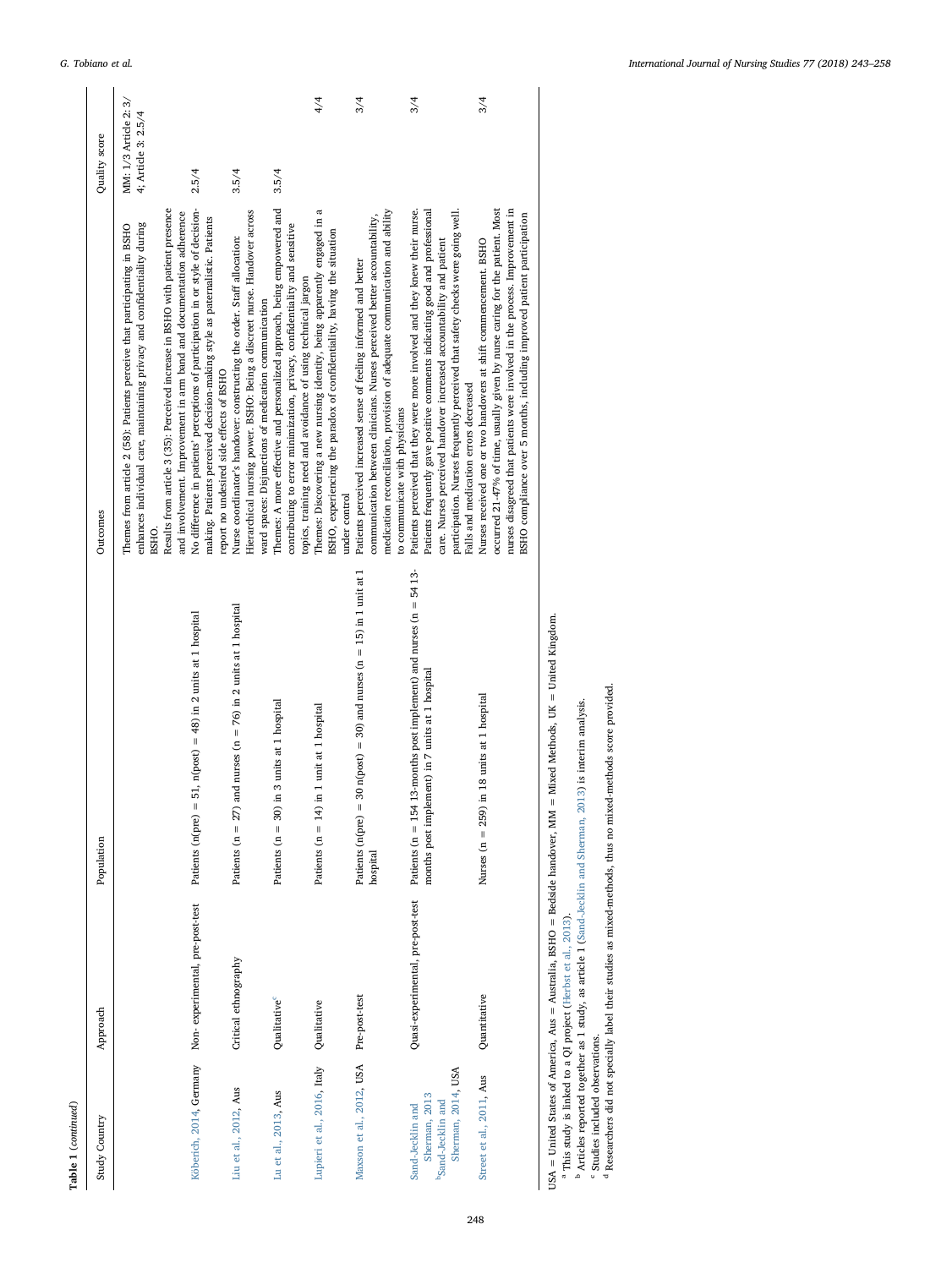<span id="page-6-0"></span>

| Table 2                                | QI strategies used to change bedside handover.                             |                                                                                      |                                                                                          |                                                                                                               |                                                             |                         |                                                                                                                                                    |                                                                |                                                    |                                      |                                                      |
|----------------------------------------|----------------------------------------------------------------------------|--------------------------------------------------------------------------------------|------------------------------------------------------------------------------------------|---------------------------------------------------------------------------------------------------------------|-------------------------------------------------------------|-------------------------|----------------------------------------------------------------------------------------------------------------------------------------------------|----------------------------------------------------------------|----------------------------------------------------|--------------------------------------|------------------------------------------------------|
| Strategies                             | implementation of<br>1) Assess current<br>practice prior to<br><b>BSHO</b> | 2) Have leading group<br>implementation and<br>to lead and design<br>review failures | 3) Investigation of<br>and/or success of<br>BSHO literature<br>BSHO in other<br>settings | 4) Open communication<br>discuss the change, and<br>sessions with staff to<br>get nurses to share<br>concerns | 5) Educate<br>$\mathrm{and}/\mathrm{or}$<br>nurses<br>train | patients<br>Inform<br>6 | 7) Reminder systems in<br>for handover (inclusive<br>standardised formats<br>practice, such as<br>place to enforce<br>participation)<br>of patient | when it first<br>8) Monitor<br>and coach<br>handover<br>occurs | BSHO with staff<br>effectiveness of<br>9) Feedback | 10) Guided<br>framework<br>by change | 11) Involvement<br>of the end-user<br>in the process |
| QI Projects                            |                                                                            |                                                                                      |                                                                                          |                                                                                                               |                                                             |                         |                                                                                                                                                    |                                                                |                                                    |                                      |                                                      |
| Anderson and                           | >                                                                          | >                                                                                    |                                                                                          | ↘                                                                                                             | $\Rightarrow$                                               | $\Rightarrow$           |                                                                                                                                                    | $\Rightarrow$                                                  | >                                                  |                                      |                                                      |
| Mangino<br>(2006)                      |                                                                            |                                                                                      |                                                                                          |                                                                                                               |                                                             |                         |                                                                                                                                                    |                                                                |                                                    |                                      |                                                      |
| Burke and                              | $\Rightarrow$                                                              | $\Rightarrow$                                                                        | $\Rightarrow$                                                                            | $\rightarrow$                                                                                                 | $\Rightarrow$                                               |                         |                                                                                                                                                    |                                                                |                                                    |                                      | >                                                    |
| McLaughlin                             |                                                                            |                                                                                      |                                                                                          |                                                                                                               |                                                             |                         |                                                                                                                                                    |                                                                |                                                    |                                      |                                                      |
| (2013)                                 |                                                                            |                                                                                      |                                                                                          |                                                                                                               |                                                             |                         |                                                                                                                                                    |                                                                |                                                    |                                      |                                                      |
| Cairns et al. (2013)                   | $\!>$                                                                      | $\Rightarrow$                                                                        |                                                                                          | $\rightarrow$<br>$\mathbf{L}$                                                                                 | $\rightarrow$<br>$\mathbf{L}$                               | $>$ $>$ $>$             |                                                                                                                                                    | ⋗                                                              | >                                                  | $>$ $>$ $>$                          | $>$ $>$ $>$                                          |
| Chaboyer et al.<br>Caruso (2007)       | $\Rightarrow$                                                              | $\Rightarrow$                                                                        | $>$ $>$                                                                                  | $\geq$                                                                                                        | $\Rightarrow$                                               |                         | $\!>$                                                                                                                                              |                                                                |                                                    |                                      |                                                      |
| (2009)                                 |                                                                            |                                                                                      |                                                                                          |                                                                                                               |                                                             |                         |                                                                                                                                                    |                                                                |                                                    |                                      |                                                      |
| Chapman (2009)                         |                                                                            | $\!>$                                                                                |                                                                                          | >                                                                                                             | ⋗                                                           |                         |                                                                                                                                                    | $\Rightarrow$                                                  | ⋗                                                  |                                      |                                                      |
| Dufault et al.                         | $\rightarrow$                                                              | $\Rightarrow$                                                                        | >                                                                                        | $\mathbf{L}$                                                                                                  |                                                             |                         | $\Rightarrow$                                                                                                                                      |                                                                |                                                    | $\rightarrow$                        | $\Rightarrow$                                        |
| (2010)                                 |                                                                            |                                                                                      |                                                                                          |                                                                                                               |                                                             |                         |                                                                                                                                                    |                                                                |                                                    |                                      |                                                      |
| Evans et al. (2012)<br>Frazier and     | $\geq$<br>$\Rightarrow$                                                    | $\!>$<br>$\!>$                                                                       | $\!>$<br>$\!>$                                                                           | $\geq$<br>$\geq$                                                                                              | $\Rightarrow$                                               |                         |                                                                                                                                                    | $>$ $>$                                                        | $\Rightarrow$                                      |                                      |                                                      |
| Garrison                               |                                                                            |                                                                                      |                                                                                          |                                                                                                               |                                                             |                         |                                                                                                                                                    |                                                                |                                                    |                                      |                                                      |
| (2014)                                 |                                                                            |                                                                                      |                                                                                          |                                                                                                               |                                                             |                         |                                                                                                                                                    |                                                                |                                                    |                                      |                                                      |
| Freitag and Carroll                    | $\!>$                                                                      | $\Rightarrow$                                                                        | $\Rightarrow$                                                                            | $\Rightarrow$                                                                                                 | $\Rightarrow$                                               | ⋗                       |                                                                                                                                                    | $\Rightarrow$                                                  | $\Rightarrow$                                      | $\Rightarrow$                        |                                                      |
| (2011)                                 |                                                                            |                                                                                      |                                                                                          |                                                                                                               |                                                             |                         |                                                                                                                                                    |                                                                |                                                    |                                      |                                                      |
| Givens et al (2016)                    | $\!>$                                                                      | $\!>$                                                                                | $>$ $>$                                                                                  | $\Rightarrow$                                                                                                 | $\Rightarrow$                                               |                         |                                                                                                                                                    |                                                                |                                                    |                                      | $\mathbf{L}$                                         |
| Grant and Colello                      |                                                                            | $\!>$                                                                                |                                                                                          | $\Rightarrow$                                                                                                 | $\Rightarrow$                                               |                         |                                                                                                                                                    |                                                                |                                                    | $\Rightarrow$                        | $\Rightarrow$                                        |
| $(2009)$ and                           |                                                                            |                                                                                      |                                                                                          |                                                                                                               |                                                             |                         |                                                                                                                                                    |                                                                |                                                    |                                      |                                                      |
| Grant and                              |                                                                            |                                                                                      |                                                                                          |                                                                                                               |                                                             |                         |                                                                                                                                                    |                                                                |                                                    |                                      |                                                      |
| Herbst et al. (2013)<br>Colello (2010) | $\!>$                                                                      | $\Rightarrow$                                                                        |                                                                                          | >                                                                                                             | $\!{\bf >}$                                                 | >                       |                                                                                                                                                    | >                                                              |                                                    |                                      | $\Rightarrow$                                        |
| Kassean and Jagoo                      |                                                                            | $\!>$                                                                                | $\Rightarrow$                                                                            | >                                                                                                             | $\Rightarrow$                                               | $\,>$                   | $>$ $>$                                                                                                                                            | ⋗                                                              |                                                    | $\Rightarrow$                        | $\Rightarrow$                                        |
| (2005)                                 |                                                                            |                                                                                      |                                                                                          |                                                                                                               |                                                             |                         |                                                                                                                                                    |                                                                |                                                    |                                      |                                                      |
| Laws and Amato                         | $\!>$                                                                      | $\mathbf{I}$                                                                         | $\Rightarrow$                                                                            | $\Rightarrow$                                                                                                 | $\Rightarrow$                                               | $\!>$                   |                                                                                                                                                    |                                                                | >                                                  |                                      | $\Rightarrow$                                        |
| (2010)                                 |                                                                            |                                                                                      |                                                                                          |                                                                                                               |                                                             |                         |                                                                                                                                                    |                                                                |                                                    |                                      |                                                      |
| and Lin et al.<br>Lin et al. (2015)    | $\!>$                                                                      | $\!>$                                                                                |                                                                                          | $\Rightarrow$                                                                                                 | $\Rightarrow$                                               | $\Rightarrow$           | $\!>$                                                                                                                                              | $\Rightarrow$                                                  | $\Rightarrow$                                      | $\Rightarrow$                        | $\Rightarrow$                                        |
| (2011)                                 |                                                                            |                                                                                      |                                                                                          |                                                                                                               |                                                             |                         |                                                                                                                                                    |                                                                |                                                    |                                      |                                                      |
| Olson-Sitki et al.                     |                                                                            | $\Rightarrow$                                                                        | $\Rightarrow$                                                                            | $\Rightarrow$                                                                                                 | $\Rightarrow$                                               |                         | $\Rightarrow$                                                                                                                                      | $\Rightarrow$                                                  | >                                                  | $\Rightarrow$                        | >                                                    |
| (2013)                                 |                                                                            |                                                                                      |                                                                                          |                                                                                                               |                                                             |                         |                                                                                                                                                    |                                                                |                                                    |                                      |                                                      |
| Pearce and                             | $\Rightarrow$                                                              |                                                                                      | $\Rightarrow$                                                                            | $\Rightarrow$                                                                                                 | $\Rightarrow$                                               |                         | $\Rightarrow$                                                                                                                                      | $\rightarrow$                                                  |                                                    |                                      | $\Rightarrow$                                        |
| McCarry<br>(2014)                      |                                                                            |                                                                                      |                                                                                          |                                                                                                               |                                                             |                         |                                                                                                                                                    |                                                                |                                                    |                                      |                                                      |
| Petersen et al.                        | $\Rightarrow$                                                              | $\Rightarrow$                                                                        |                                                                                          | $\Rightarrow$                                                                                                 | $\mathbf{I}$                                                | $\Rightarrow$           |                                                                                                                                                    | >                                                              | >                                                  |                                      | $\Rightarrow$                                        |
| (2013)                                 |                                                                            |                                                                                      |                                                                                          |                                                                                                               |                                                             |                         |                                                                                                                                                    |                                                                |                                                    |                                      |                                                      |
| Radtke (2013)                          | $\!>$                                                                      | $\!>$                                                                                |                                                                                          | >                                                                                                             | $\Rightarrow$                                               |                         | $\rightarrow$                                                                                                                                      | $\Rightarrow$                                                  | >                                                  | $\Rightarrow$                        | $\!>$                                                |
| Rush (2012)                            | $\!>$                                                                      | $\!>$                                                                                | $>$ $>$                                                                                  | $\!>$                                                                                                         | $\Rightarrow$                                               |                         | $\Rightarrow$                                                                                                                                      | $\mathbf{L}$                                                   |                                                    |                                      |                                                      |
| Taylor (2015)                          | $>$ $>$                                                                    |                                                                                      | $>$ $>$                                                                                  | $>$ $>$                                                                                                       |                                                             |                         |                                                                                                                                                    |                                                                |                                                    |                                      | $\Rightarrow$                                        |
| Thomas and                             |                                                                            | $\Rightarrow$                                                                        |                                                                                          |                                                                                                               | $\Rightarrow$                                               | $\Rightarrow$           | $\Rightarrow$                                                                                                                                      | $\Rightarrow$                                                  | $\Rightarrow$                                      | $\Rightarrow$                        |                                                      |
| Porter (2012)<br>Donohue-              |                                                                            |                                                                                      |                                                                                          |                                                                                                               |                                                             |                         |                                                                                                                                                    |                                                                |                                                    |                                      |                                                      |
| Wakefield et al.                       | $\!>$                                                                      |                                                                                      | >                                                                                        | $\Rightarrow$                                                                                                 | $\Rightarrow$                                               | $\Rightarrow$           | >                                                                                                                                                  | >                                                              | ⋗                                                  |                                      |                                                      |
| (2012)                                 |                                                                            |                                                                                      |                                                                                          |                                                                                                               |                                                             |                         |                                                                                                                                                    |                                                                |                                                    |                                      |                                                      |
|                                        |                                                                            |                                                                                      |                                                                                          |                                                                                                               |                                                             |                         |                                                                                                                                                    |                                                                |                                                    |                                      | (continued on next page)                             |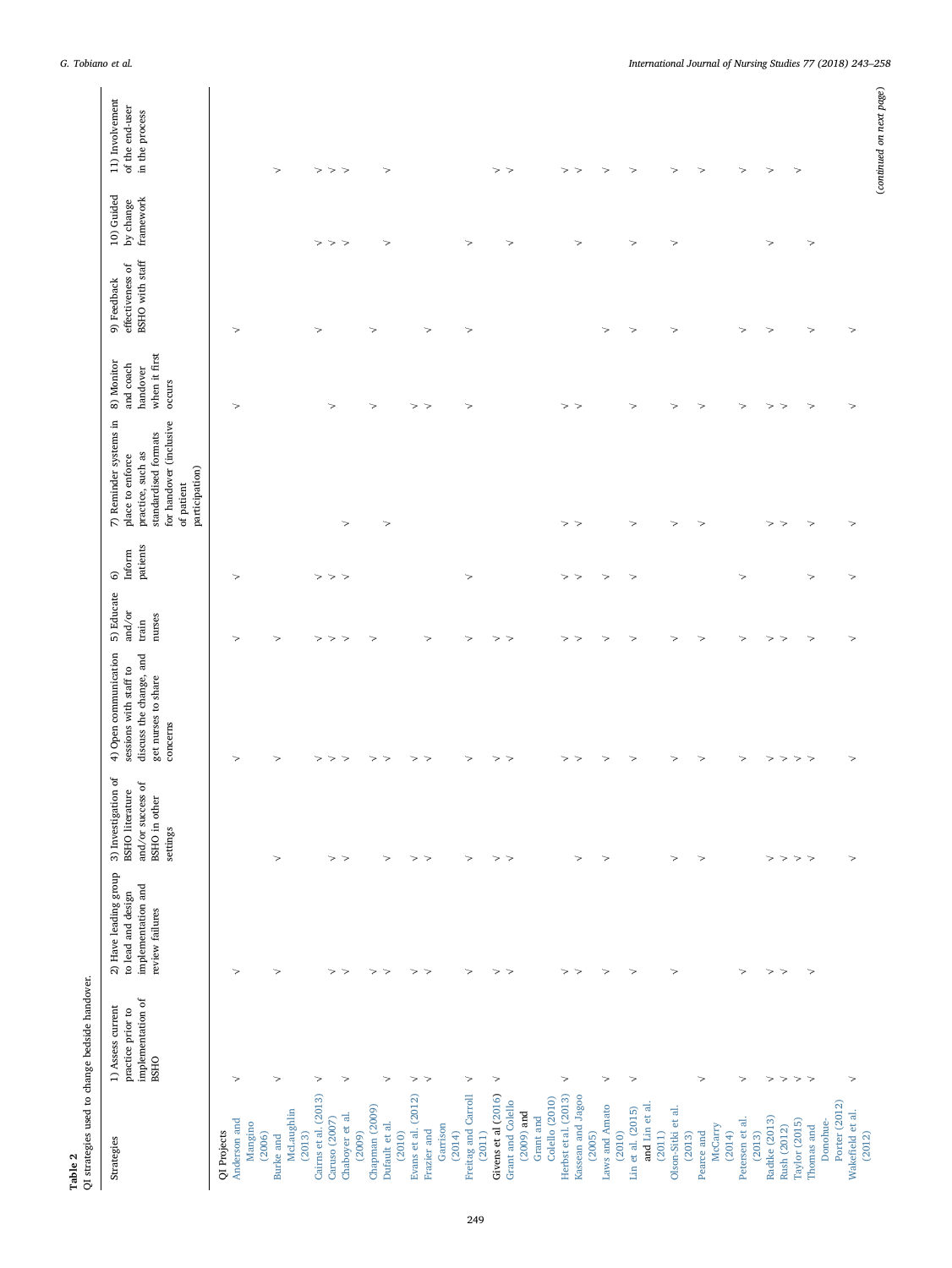| Table 2 (continued)                      |                                                                            |                                                                                                          |                                                                   |                                                                                                                             |                                               |                    |                                                                                                                                                               |                                                  |                                                    |                                      |                                                      |
|------------------------------------------|----------------------------------------------------------------------------|----------------------------------------------------------------------------------------------------------|-------------------------------------------------------------------|-----------------------------------------------------------------------------------------------------------------------------|-----------------------------------------------|--------------------|---------------------------------------------------------------------------------------------------------------------------------------------------------------|--------------------------------------------------|----------------------------------------------------|--------------------------------------|------------------------------------------------------|
| Strategies                               | implementation of<br>1) Assess current<br>practice prior to<br><b>BSHO</b> | 2) Have leading group 3) Investigation of<br>implementation and<br>to lead and design<br>review failures | and/or success of<br>BSHO literature<br>BSHO in other<br>settings | 4) Open communication 5) Educate 6)<br>discuss the change, and<br>sessions with staff to<br>get nurses to share<br>concerns | $\mathrm{and}/\mathrm{or}$<br>nurses<br>train | Inform<br>patients | 7) Reminder systems in 8) Monitor<br>for handover (inclusive<br>standardised formats<br>practice, such as<br>place to enforce<br>participation)<br>of patient | when it first<br>and coach<br>handover<br>occurs | BSHO with staff<br>effectiveness of<br>9) Feedback | 10) Guided<br>framework<br>by change | 11) Involvement<br>of the end-user<br>in the process |
| Total QI strategies 19<br>Wilson, (2011) |                                                                            | 20                                                                                                       |                                                                   | 25                                                                                                                          | 22                                            |                    | 22                                                                                                                                                            |                                                  |                                                    |                                      | $\frac{6}{2}$                                        |
|                                          |                                                                            |                                                                                                          |                                                                   |                                                                                                                             |                                               |                    |                                                                                                                                                               |                                                  |                                                    |                                      |                                                      |

[Jecklin and Sherman, 2013](#page-14-30); , 2014). In descriptive quantitative studies (n = 6) ([Drach-Zahavy and Shilman, 2015; Ford et al., 2014; Friesen](#page-13-11) [et al., 2013; Kerr et al., 2011; Klim et al., 2013; Street et al., 2011\)](#page-13-11), four instruments lacked descriptions of validity or reliability ([Friesen et al.,](#page-13-13) [2013; Kerr et al., 2011; Klim et al., 2013; Street et al., 2011\)](#page-13-13). Quantitative studies may be enhanced by explaining reasons for nonparticipation in surveys  $(n = 4)$  ([Drach-Zahavy and Shilman, 2015;](#page-13-11) [Friesen et al., 2013; Klim et al., 2013; Street et al., 2011](#page-13-11)) and reporting and/or enhancing response rates  $(n = 2)$  [\(Friesen et al., 2013; Klim](#page-13-13) [et al., 2013](#page-13-13)).

Using the QI-MQCS allowed common QI project issues to be highlighted, which may be valuable for readers planning implementation of bedside handover. In terms of design,  $88\%$  (n = 22) of researchers did not explicitly report study design, even though pre-post-test methods were implied [\(Herbst et al., 2013; Anderson and Mangino, 2006; Burke](#page-14-38) [and McLaughlin, 2013; Cairns et al., 2013; Caruso, 2007; Chaboyer](#page-14-38) [et al., 2009; Chapman, 2009; Dufault et al., 2010; Frazier and Garrison,](#page-14-38) [2014; Freitag and Carroll, 2011; Grant and Colello, 2009; Kassean and](#page-14-38) [Jagoo, 2005; Laws and Amato, 2010; Lin et al., 2015; Olson-Sitki et al.,](#page-14-38) [2013; Pearce and McCarry, 2014; Petersen et al., 2013; Radtke, 2013;](#page-14-38) [Rush, 2012; Taylor, 2015; Thomas and Donohue-Porter, 2012; Wilson,](#page-14-38) [2011\)](#page-14-38). Six projects did not provide clear implementation timelines ([Herbst et al., 2013; Burke and McLaughlin, 2013; Chapman, 2009;](#page-14-38) [Freitag and Carroll, 2011; Grant and Colello, 2009, 2010](#page-14-38)). Patient and nurse perception surveys were used frequently, which were often created for the project, but were not tested [\(Evans et al., 2012; Frazier and](#page-13-21) [Garrison, 2014; Givens et al., 2016; Laws and Amato, 2010; Lin et al.,](#page-13-21) [2015, 2011; Pearce and McCarry, 2014; Radtke, 2013; Wake](#page-13-21) field et al., [2012\)](#page-13-21) or lacked details of content ( $n = 4$ , 16%) ([Chaboyer et al., 2009;](#page-13-18) [Chapman, 2009; Freitag and Carroll, 2011; Taylor, 2015](#page-13-18)). Some researchers used routinely collected patient satisfaction surveys, which were not speci fic to bedside handover (n = 10, 40%) ([Anderson and](#page-13-14) [Mangino, 2006; Burke and McLaughlin, 2013; Cairns et al., 2013;](#page-13-14) [Chapman, 2009; Frazier and Garrison, 2014; Freitag and Carroll, 2011;](#page-13-14) [Laws and Amato, 2010; Lin et al., 2015, 2011; Olson-Sitki et al., 2013;](#page-13-14) [Rush, 2012; Thomas and Donohue-Porter, 2012\)](#page-13-14), meaning any hospital communication experience could be considered when completing these surveys. No QI projects measured health outcomes.

About 70% ( $n = 18$ ) of the QI projects detailed methods to monitor implementation and compliance ([Herbst et al., 2013; Anderson and](#page-14-38) [Mangino, 2006; Caruso, 2007; Chaboyer et al., 2009; Chapman, 2009;](#page-14-38) [Evans et al., 2012; Frazier and Garrison, 2014; Freitag and Carroll,](#page-14-38) [2011; Kassean and Jagoo, 2005; Lin et al., 2015, 2011; Olson-Sitki](#page-14-38) [et al., 2013; Pearce and McCarry, 2014; Petersen et al., 2013; Radtke,](#page-14-38) [2013; Rush, 2012; Thomas and Donohue-Porter, 2012; Wake](#page-14-38) field et al., [2012; Wilson, 2011](#page-14-38)). Discussions of sustainability strategies varied between projects with 40% ( $n = 10$ ) lacking descriptions [\(Johnson and](#page-14-23) [Cowin, 2013; Herbst et al., 2013; Anderson and Mangino, 2006; Givens](#page-14-23) [et al., 2016; Grant and Colello, 2009, 2010; Kassean and Jagoo, 2005;](#page-14-23) [Laws and Amato, 2010; Petersen et al., 2013; Radtke, 2013; Rush,](#page-14-23) [2012; Taylor, 2015](#page-14-23)). Sharing outcomes with sta ff to encourage practice was a common sustainability strategy; however, the frequency of this strategy was unclear. One project that addressed sustainability in-depth included annual visits by quality sta ff to assess sustainability and make action plans based on findings ([Lin et al., 2015, 2011](#page-14-41)). Over half of the projects ( $n = 14$ ) did not discuss limitations, placing them at risk of overstating implementation success ([Herbst et al., 2013; Anderson and](#page-14-38) [Mangino, 2006; Burke and McLaughlin, 2013; Caruso, 2007; Dufault](#page-14-38) [et al., 2010; Evans et al., 2012; Grant and Colello, 2009, 2010; Kassean](#page-14-38) [and Jagoo, 2005; Laws and Amato, 2010; Pearce and McCarry, 2014;](#page-14-38) [Rush, 2012; Taylor, 2015; Thomas and Donohue-Porter, 2012; Wilson,](#page-14-38) [2011\)](#page-14-38).

#### 8. Segregated thematic synthesis

Research studies and QI projects were analysed separately. [Table](#page-8-0) 3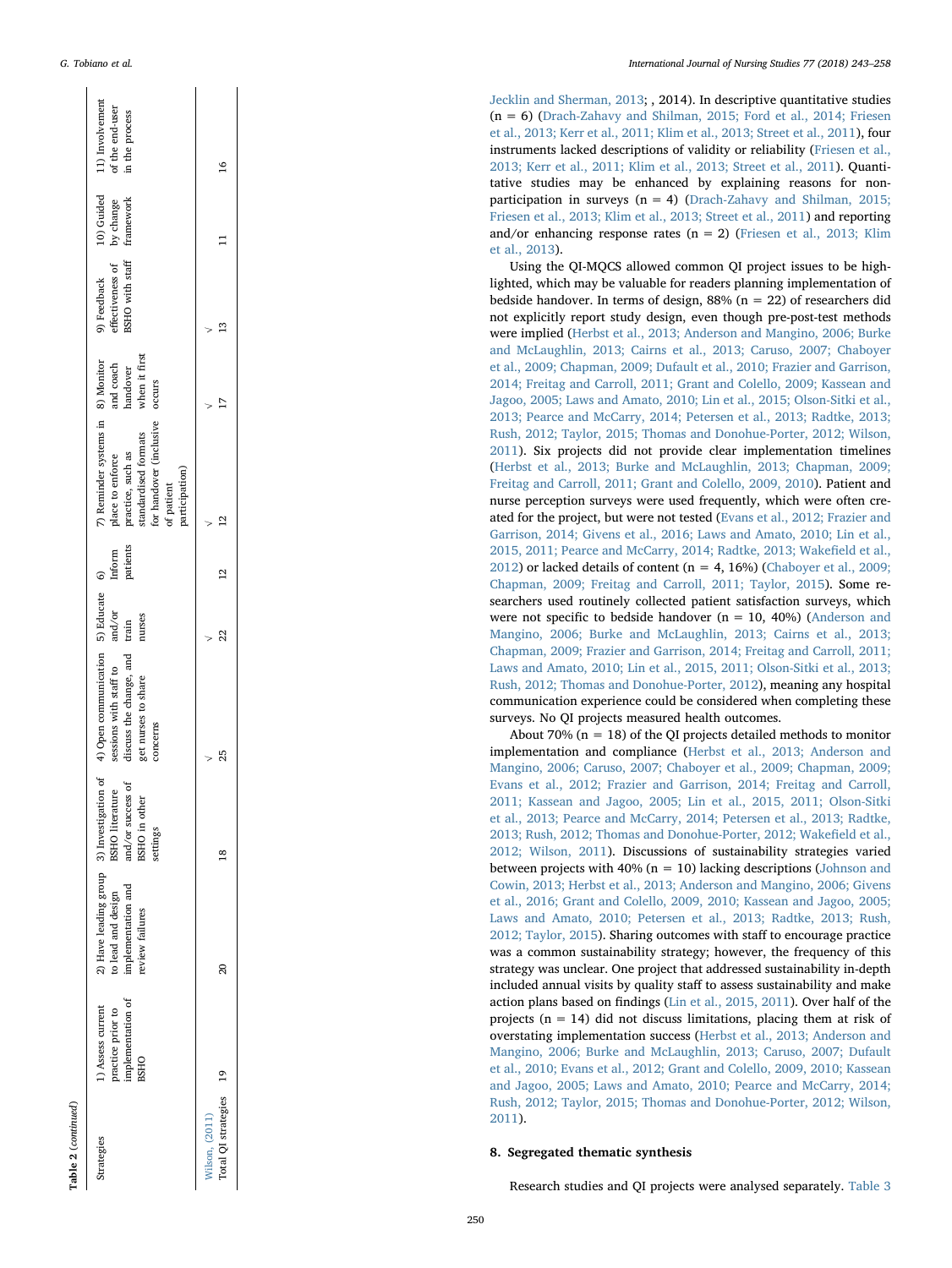#### <span id="page-8-0"></span>Table 3

Results of segregated synthesis of research studies and QI projects.

|   | Group               | Categories                                                           | Subcategories                                                   |
|---|---------------------|----------------------------------------------------------------------|-----------------------------------------------------------------|
| A | Research studies    |                                                                      |                                                                 |
|   | Patient perceptions | Patient-centred handover                                             | - Active listening                                              |
|   |                     |                                                                      | - Contributing to, but not leading handover                     |
|   |                     |                                                                      | - Building the relationship                                     |
|   |                     |                                                                      | - Discretion is important in handing over sensitive information |
|   |                     | Nurse-centred handover                                               | - Impeding patient participation                                |
|   |                     |                                                                      | - It's the nurses job                                           |
|   | Nurse perceptions   | Viewing the patient as an information resource                       | - Acting to enhance the accuracy and quality of handover        |
|   |                     |                                                                      | - Evaluating the resourcefulness of patients                    |
|   |                     | Dealing with confidential and sensitive information                  | - Addressing confidential information                           |
|   |                     |                                                                      | - Addressing sensitive information                              |
|   |                     | Enabling patient participation                                       | - Discouraging patient participation                            |
|   |                     |                                                                      | - Encouraging patient participation                             |
| B | QI projects         |                                                                      |                                                                 |
|   |                     | Nurse barriers to enacting patient participation in bedside handover | - Breaching confidentiality and sharing sensitive information   |
|   |                     |                                                                      | - Uncertainty in encouraging patient participation              |
|   |                     | Involving patients in bedside handover                               | - Ways to involve the patient                                   |
|   |                     |                                                                      | - Making the patient's role explicit for patients               |
|   |                     |                                                                      | - Training nurses                                               |

depicts the results of the segregated synthesis of both research studies (3A) and QI projects (3B).

#### 8.1. Segregated synthesis of research: patient perceptions

Two categories were formed based on thematic synthesis of research focussing on patients' perspectives (

#### 8.1.1. Patient-centred handover

Bedside handover was patient-centred because it allowed patient participation, built nurse-patient relationships, and ensured patients were respected through appropriate information disclosure. Overwhelmingly, patients wanted to actively participate in handover ([McMurray et al., 2011; Staggers et al., 2015; Bruton et al., 2016;](#page-14-22) [Drach-Zahavy and Shilman, 2015; Friesen et al., 2013; Lupieri et al.,](#page-14-22) [2016\)](#page-14-22), viewing it as their right ([McMurray et al., 2011; Staggers et al.,](#page-14-22) [2015; Lu et al., 2013\)](#page-14-22). A common phrase amongst patients was their desire to "know what's going on" ([Staggers et al., 2015](#page-14-50); [Bradley and](#page-13-10) [Mott, 2014](#page-13-10); [Bruton et al., 2016](#page-13-8); [Friesen et al., 2013](#page-13-13); Jeff[s et al., 2014](#page-14-31); [Kerr et al., 2014b](#page-14-25); [Lu et al., 2013](#page-14-26)). Listening to handover content built patients' sense of security ([Staggers et al., 2015; Bruton et al., 2016;](#page-14-50) [Ford et al., 2014; Friesen et al., 2013; Je](#page-14-50)ffs et al., 2014; Lu et al., 2013; [Lupieri et al., 2016](#page-14-50)) and confidence in nurses [\(McMurray et al., 2011](#page-14-22); [Staggers et al., 2015](#page-14-50); [Bruton et al., 2016](#page-13-8); [Friesen et al., 2013;](#page-13-13) [Je](#page-14-31)ffs [et al., 2014](#page-14-31); [Kerr et al., 2014b](#page-14-25); [Lu et al., 2013](#page-14-26); [Lupieri et al., 2016](#page-14-35)). Patients had a range of preferences for their level of participation ([McMurray et al., 2011; Staggers et al., 2015; Bruton et al., 2016;](#page-14-22) [Friesen et al., 2013; Lupieri et al., 2016\)](#page-14-22), which was dependent on patient factors [\(Staggers et al., 2015;](#page-14-50) [Bruton et al., 2016](#page-13-8); [Drach-Zahavy](#page-13-11) [and Shilman, 2015](#page-13-11); [Kerr et al., 2014b](#page-14-25)). Most frequently patients stated their role was to ask questions during handover [\(McMurray et al., 2011](#page-14-22); [Bradley and Mott, 2014](#page-13-10); [Friesen et al., 2013;](#page-13-13) Jeff[s et al., 2014;](#page-14-31) [Kerr](#page-14-25) [et al., 2014b](#page-14-25); Lu [et al., 2013;](#page-14-26) [Sand-Jecklin and Sherman, 2014](#page-14-36)), followed by adding information [\(Friesen et al., 2013; Kerr et al., 2014a;](#page-13-13) [Liu et al., 2012; Lu et al., 2013\)](#page-13-13) and preferences [\(Staggers et al., 2015;](#page-14-50) [Bradley and Mott, 2014; Friesen et al., 2013; Je](#page-14-50)ffs et al., 2014), clarifying information ([McMurray et al., 2011](#page-14-22); [Staggers et al., 2015;](#page-14-50) [Drach-](#page-13-11)[Zahavy and Shilman, 2015;](#page-13-11) [Friesen et al., 2013](#page-13-13); Jeff[s et al., 2014;](#page-14-31) [Kerr](#page-14-25) [et al., 2014b](#page-14-25); [Lu et al., 2013;](#page-14-26) [Lupieri et al., 2016](#page-14-35)), identifying erroneous information ([McMurray et al., 2011;](#page-14-22) [Staggers et al., 2015;](#page-14-50) [Bruton et al.,](#page-13-8) [2016;](#page-13-8) Jeff[s et al., 2014;](#page-14-31) [Kerr et al., 2014b;](#page-14-25) [Lu et al., 2013\)](#page-14-26), and responding to nurses' questions [\(McMurray et al., 2011; Staggers et al.,](#page-14-22) [2015; Ford et al., 2014; Sand-Jecklin and Sherman, 2014](#page-14-22)). When listening to or contributing to information exchanges, content related to:

1) hearing about their condition/status/how they were progressing ([McMurray et al., 2011;](#page-14-22) [Staggers et al., 2015](#page-14-50); [Bruton et al., 2016](#page-13-8); [Friesen et al., 2013](#page-13-13); Jeff[s et al., 2014;](#page-14-31) [Kerr et al., 2014b](#page-14-25); [Lu et al.,](#page-14-26) [2013\)](#page-14-26); 2) plans for care on the upcoming and/or previous shift, including treatment plans [\(McMurray et al., 2011](#page-14-22); [Staggers et al., 2015](#page-14-50); [Bradley and Mott, 2014;](#page-13-10) [Bruton et al., 2016](#page-13-8); [Drach-Zahavy and](#page-13-11) [Shilman, 2015;](#page-13-11) [Ford et al., 2014;](#page-13-12) [Friesen et al., 2013;](#page-13-13) Jeff[s et al., 2014](#page-14-31); [Kerr et al., 2014b](#page-14-25); [Lu et al., 2013](#page-14-26); Maxson [et al., 2012;](#page-14-29) [Sand-Jecklin and](#page-14-36) [Sherman, 2014\)](#page-14-36); and 3) mistakes or missing information in nurses' dialogue [\(McMurray et al., 2011;](#page-14-22) [Staggers et al., 2015](#page-14-50); [Bruton et al.,](#page-13-8) [2016;](#page-13-8) Jeff[s et al., 2014;](#page-14-31) [Kerr et al., 2014b](#page-14-25); [Lu et al., 2013;](#page-14-26) [Lupieri et al.,](#page-14-35) [2016\)](#page-14-35). There were mixed views about family members' contribution to handover; some patients valued it and it increased their involvement, others did not want family members to hear information [\(Staggers](#page-14-50) [et al., 2015](#page-14-50); [Drach-Zahavy and Shilman, 2015;](#page-13-11) [Kerr et al., 2014b\)](#page-14-25).

Handover allowed patients to build relationships with the oncoming nurse to maintain some relational continuity ([McMurray et al., 2011](#page-14-22); [Bradley and Mott, 2014](#page-13-10); Jeff[s et al., 2014](#page-14-31); [Kerr et al., 2014b;](#page-14-25) [Liu et al.,](#page-14-34) [2012\)](#page-14-34) and feel involved in the nurse-patient relationship ([McMurray](#page-14-22) [et al., 2011; Bradley and Mott, 2014; Bruton et al., 2016; Je](#page-14-22)ffs et al., [2014; Kerr et al., 2014a; Lu et al., 2013; Sand-Jecklin and Sherman,](#page-14-22) [2014\)](#page-14-22). Patients described handover as an opportunity to spend time with nurses and valued nurses who used personalised and humanistic approaches [\(McMurray et al., 2011](#page-14-22); [Bradley and Mott, 2014](#page-13-10); Jeff[s et al.,](#page-14-31) [2014;](#page-14-31) [Kerr et al., 2014b;](#page-14-25) [Lu et al., 2013;](#page-14-26) [Lupieri et al., 2016](#page-14-35); [Sand-](#page-14-36)[Jecklin and Sherman, 2014](#page-14-36)). In many cases, formal introductions provided a foundation for relationship building [\(McMurray et al., 2011;](#page-14-22) [Bradley and Mott, 2014; Bruton et al., 2016; Friesen et al., 2013; Je](#page-14-22)ffs [et al., 2014; Lu et al., 2013; Sand-Jecklin and Sherman, 2013, 2014](#page-14-22)). In two studies, the social aspects of handover were valued, like having friendly and humorous dialogue [\(Bradley and Mott, 2014; Drach-](#page-13-10)[Zahavy and Shilman, 2015](#page-13-10)). Patients desired respect during handover ([Sand-Jecklin and Sherman, 2013, 2014\)](#page-14-30), wanting discretion by handling sensitive information away from the bed, in a private and professional manner [\(McMurray et al., 2011](#page-14-22); [Staggers et al., 2015](#page-14-50); [Kerr](#page-14-25) [et al., 2014b](#page-14-25); Lu [et al., 2013;](#page-14-26) [Lupieri et al., 2016](#page-14-35)). Patients' preference was not to hear about information like drug and alcohol use ([Kerr et al.,](#page-14-25) [2014b\)](#page-14-25), "bad news" [\(Staggers et al., 2015](#page-14-50); [Kerr et al., 2014b](#page-14-25); [Lupieri](#page-14-35) [et al., 2016](#page-14-35)) and sexual health [\(Kerr et al., 2014b;](#page-14-25) [Lu et al., 2013](#page-14-26)). Patients appeared less concerned about confidentiality per se, such as discussing medical information ([McMurray et al., 2011; Staggers et al.,](#page-14-22) 2015; Friesen et al., 2013; Jeff[s et al., 2014; Kerr et al., 2014b;](#page-14-22) [Köberich, 2014; Lu et al., 2013; Lupieri et al., 2016; Maxson et al.,](#page-14-22) [2012\)](#page-14-22). Those who were concerned about this suggested nurses stand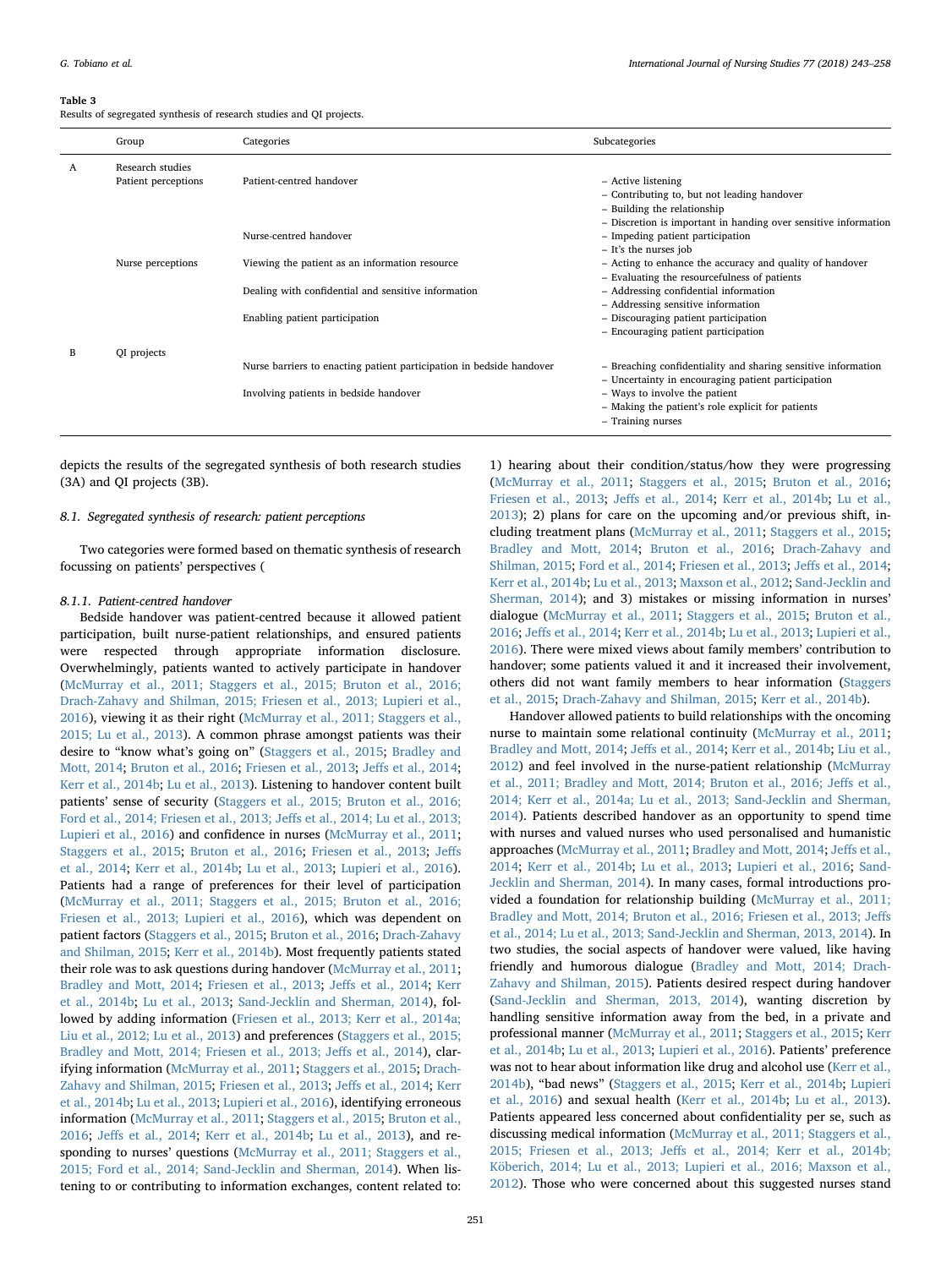closer to the patient, rather than further away (Jeff[s et al., 2014](#page-14-31); [Kerr](#page-14-25) [et al., 2014b;](#page-14-25) [Lupieri et al., 2016](#page-14-35)).

#### 8.1.2. Nurse-centred handover

Patients spoke about many nurse actions that hindered their involvement in bedside handover ([McMurray et al., 2011; Bruton et al.,](#page-14-22) [2016; Friesen et al., 2013; Kerr et al., 2014a; Lu et al., 2013; Sand-](#page-14-22)[Jecklin and Sherman, 2013, 2014](#page-14-22)). Nurses were viewed as holding the power ([McMurray et al., 2011; Lu et al., 2013\)](#page-14-22). When nurses conducted handover away from the patient bedside, patients did not feel involved in handover ([Staggers et al., 2015; Friesen et al., 2013](#page-14-50)) and felt their confidentiality could be breached (Jeff[s et al., 2014; Kerr et al., 2014a,](#page-14-31) [2014b\)](#page-14-31). Handover occurring on the other side of the curtain ([Kerr et al.,](#page-14-51) [2014a\)](#page-14-51), in the hallway or another room ([Staggers et al., 2015; Friesen](#page-14-50) [et al., 2013](#page-14-50)) were not conducive with patient-centred handover. Further, nurse communication style hindered patient participation like when patients felt not listened to ([Lupieri et al., 2016](#page-14-35)), when nurses spoke about the patient in third-person ([McMurray et al., 2011\)](#page-14-22) or used nursing terms [\(McMurray et al., 2011](#page-14-22); [Staggers et al., 2015](#page-14-50); [Drach-](#page-13-11)[Zahavy and Shilman, 2015](#page-13-11); [Friesen et al., 2013](#page-13-13); [Kerr et al., 2014b](#page-14-25); [Lu](#page-14-26) [et al., 2013;](#page-14-26) [Lupieri et al., 2016](#page-14-35)), when introductions were the only form of nurse interaction ([Sand-Jecklin and Sherman, 2014\)](#page-14-36), no explicit invitations [\(McMurray et al., 2011](#page-14-22); [Staggers et al., 2015;](#page-14-50) [Kerr et al.,](#page-14-25) [2014b;](#page-14-25) [Liu et al., 2012](#page-14-34)) or when decisions were solely determined by nurses ([Köberich, 2014\)](#page-14-28). Some patients preferred or perceived their role in handover as passive ([McMurray et al., 2011; Staggers et al., 2015;](#page-14-22) [Bruton et al., 2016\)](#page-14-22), leaving information-exchanges to nurses ([McMurray et al., 2011; Staggers et al., 2015; Je](#page-14-22)ffs et al., 2014; Kerr [et al., 2014a](#page-14-22)), particularly if patients felt too unwell to be involved ([Kerr et al., 2014b\)](#page-14-25).

#### 8.2. Segregated synthesis of research: nurse perceptions

Three categories emerged from the research studies regarding nurse perception data ([Table 3](#page-8-0)A), which are now described.

#### 8.2.1. Viewing the patient as an information resource

Nurses thought patients' involvement in handover could improve the quality and accuracy of communication ([Chaboyer et al., 2010;](#page-13-4) Drach-Zahavy et al., 2015; Jeff[s et al., 2013a, 2013b; Johnson and](#page-13-4) [Cowin, 2013; Kerr et al., 2014a; Liu et al., 2012\)](#page-13-4). Seeing the patient allowed nurses to cross-check information and enhance the quality of information at this transition ([Chaboyer et al., 2010; Bruton et al.,](#page-13-4) [2016; Drach-Zahavy et al., 2015; Drach-Zahavy and Shilman, 2015;](#page-13-4) Jeff[s et al., 2013a, 2013b; Johnson et al., 2016; Kerr et al., 2014a; Sand-](#page-13-4)[Jecklin and Sherman, 2013\)](#page-13-4). However, nurses liked a more active role for patients [\(Klim et al., 2013](#page-14-33)), including answering their questions ([Bruton et al., 2016; Drach-Zahavy and Shilman, 2015; Liu et al., 2012](#page-13-8)), asking questions ([Chaboyer et al., 2010; Je](#page-13-4)ffs et al., 2013a), adding information ([Drach-Zahavy and Shilman, 2015; Kerr et al., 2014a,](#page-13-11) [2016; Liu et al., 2012](#page-13-11)), especially missing information ([Bruton et al.,](#page-13-8) 2016; Jeff[s et al., 2013a; Kerr et al., 2014a](#page-13-8)), and identifying any errors ([Bruton et al., 2016; Drach-Zahavy et al., 2015; Je](#page-13-8)ffs et al., 2013a; Kerr [et al., 2014a](#page-13-8)). These patient actions related to three main content areas including patient condition, nursing care plan and treatments. For condition, nurses wanted patients to share information on symptoms, how they were feeling and progressing and information related to their condition (Bruton et al., 2016; Jeff[s et al., 2013a; Kerr et al., 2014a; Liu](#page-13-8) [et al., 2012](#page-13-8)). For care content, this included nursing care to be done for the next shift, patient preferences for nursing activities, and setting priorities and plans for the upcoming shift and discharge [\(Bradley and](#page-13-10) [Mott, 2014; Drach-Zahavy and Shilman, 2015; Je](#page-13-10)ffs et al., 2013a, [2013b; Kerr et al., 2014a; Sand-Jecklin and Sherman, 2014\)](#page-13-10). Finally, treatment comments included upcoming procedures or tests and the effects of treatments like medications ([Drach-Zahavy et al., 2015; Je](#page-13-9)ffs [et al., 2013a; Liu et al., 2012\)](#page-13-9). Nurses revealed that patients were not

always involved in handover [\(Bruton et al., 2016; Kerr et al., 2011,](#page-13-8) [2014a; Klim et al., 2013; Street et al., 2011](#page-13-8)), although some saw benefits for this practice. Nurses could view patient input in a negative way, especially if their information was judged as not relevant, disruptive or time-intensive ([Bruton et al., 2016; Drach-Zahavy et al.,](#page-13-8) [2015; Drach-Zahavy and Shilman, 2015; Je](#page-13-8)ffs et al., 2013b; Johnson [and Cowin, 2013; Klim et al., 2013; Kerr et al., 2016; Street et al.,](#page-13-8) [2011\)](#page-13-8). Further, patients who were non-English speaking ([Johnson and](#page-14-23) [Cowin, 2013; Kerr et al., 2014a\)](#page-14-23), confused [\(Chaboyer et al., 2010;](#page-13-4) [Johnson and Cowin, 2013; Kerr et al., 2014a](#page-13-4)), asleep [\(Chaboyer et al.,](#page-13-4) 2010; Jeff[s et al., 2013b\)](#page-13-4) or unwell ([Chaboyer et al., 2010; Je](#page-13-4)ffs et al., [2013b; Kerr et al., 2014a; Liu et al., 2012\)](#page-13-4) were viewed as less capable of participating ([Sand-Jecklin and Sherman, 2013\)](#page-14-30). Family members were perceived as useful sources when patients could not participate (Chaboyer [et al., 2010; Drach-Zahavy and Shilman, 2015; Kerr et al.,](#page-13-4) [2014a\)](#page-13-4).

#### 8.2.2. Dealing with confidential and sensitive information

Nurses voiced concerns and outlined strategies in relation to dealing with confidential and sensitive issues, which influenced patient involvement. Many, but not all, nurses voiced concerns about confidentiality when patients shared rooms or had family members present ([Chaboyer et al., 2010; Bruton et al., 2016; Je](#page-13-4)ffs et al., 2013b; Johnson [and Cowin, 2013; Kerr et al., 2014a; Liu et al., 2012](#page-13-4)). To effectively share information with patients, nurses moved close to patients and other nurses, spoke quietly at the bedside [\(Kerr et al., 2014a\)](#page-14-51), pointed at written information and pulled curtains closed in the room [\(Liu et al.,](#page-14-34) [2012\)](#page-14-34). Gaining consent for family members' presence was a strategy used to allow them to contribute [\(Chaboyer et al., 2010; Johnson and](#page-13-4) [Cowin, 2013](#page-13-4)). Nurses were uncomfortable discussing sensitive information with patients [\(Bruton et al., 2016; Je](#page-13-8)ffs et al., 2013b; [Johnson and Cowin, 2013; Kerr et al., 2014a](#page-13-8)), such as blood borne viruses [\(Johnson and Cowin, 2013](#page-14-23)), unknown prognoses and diagnoses ([Johnson and Cowin, 2013; Kerr et al., 2014a](#page-14-23)) or errors in care [\(Liu](#page-14-34) [et al., 2012](#page-14-34)). If disclosed near the bed, it was written down (Jeff[s et al.,](#page-14-52) [2013b\)](#page-14-52); other nurses avoided patient participation and moved away from the bedside to hallways and nurses' stations to disclose this information [\(Chaboyer et al., 2010; Johnson and Cowin, 2013; Johnson](#page-13-4) [et al., 2016; Kerr et al., 2014a; Liu et al., 2012](#page-13-4)).

#### 8.2.3. Enabling patient participation

Nurses expressed a variety of perceptions for enabling patient participation. Some nurses had the ability and actions to encourage patient participation, while other nurses used impeding tactics [\(Bruton et al.,](#page-13-8) [2016; Drach-Zahavy et al., 2015; Johnson and Cowin, 2013](#page-13-8)). Discouraging behaviours included talking over the patient [\(Bruton et al.,](#page-13-8) [2016; Drach-Zahavy and Shilman, 2015; Liu et al., 2012\)](#page-13-8), purposefully using medical jargon ([Drach-Zahavy et al., 2015](#page-13-9)), not engaging with ([Bruton et al., 2016; Drach-Zahavy and Shilman, 2015; Johnson and](#page-13-8) [Cowin, 2013\)](#page-13-8) or answering patient questions ([Bruton et al., 2016;](#page-13-8) [Drach-Zahavy and Shilman, 2015](#page-13-8)), or conducting handover away from the bedside [\(Bruton et al., 2016; Johnson and Cowin, 2013; Klim et al.,](#page-13-8) [2013; Liu et al., 2012](#page-13-8)). On the other hand, close proximity to patients was emphasised as a way to engage them ([Bradley and Mott, 2014;](#page-13-10) [Klim et al., 2013](#page-13-10)), which was seen to heighten the nurse-patient relationship [\(Johnson and Cowin, 2013; Kerr et al., 2014a; Liu et al.,](#page-14-23) [2012\)](#page-14-23). Awareness of patients' preferences [\(Chaboyer et al., 2010; Je](#page-13-4)ffs et [al., 2013b; Johnson and Cowin, 2013](#page-13-4)) and introductions ([Bruton](#page-13-8) [et al., 2016; Liu et al., 2012](#page-13-8)) helped enable patient participation. In few cases, rounding before handover or discussions on admission, were opportunities to elicit patient preferences and inform patients about handover (Chaboyer et al., 2010; Jeff[s et al., 2013b; Kerr et al., 2014a](#page-13-4)).

#### 8.3. Segregated synthesis of the QI projects

Synthesis of QI projects revealed two categories ([Table 3B](#page-8-0)), as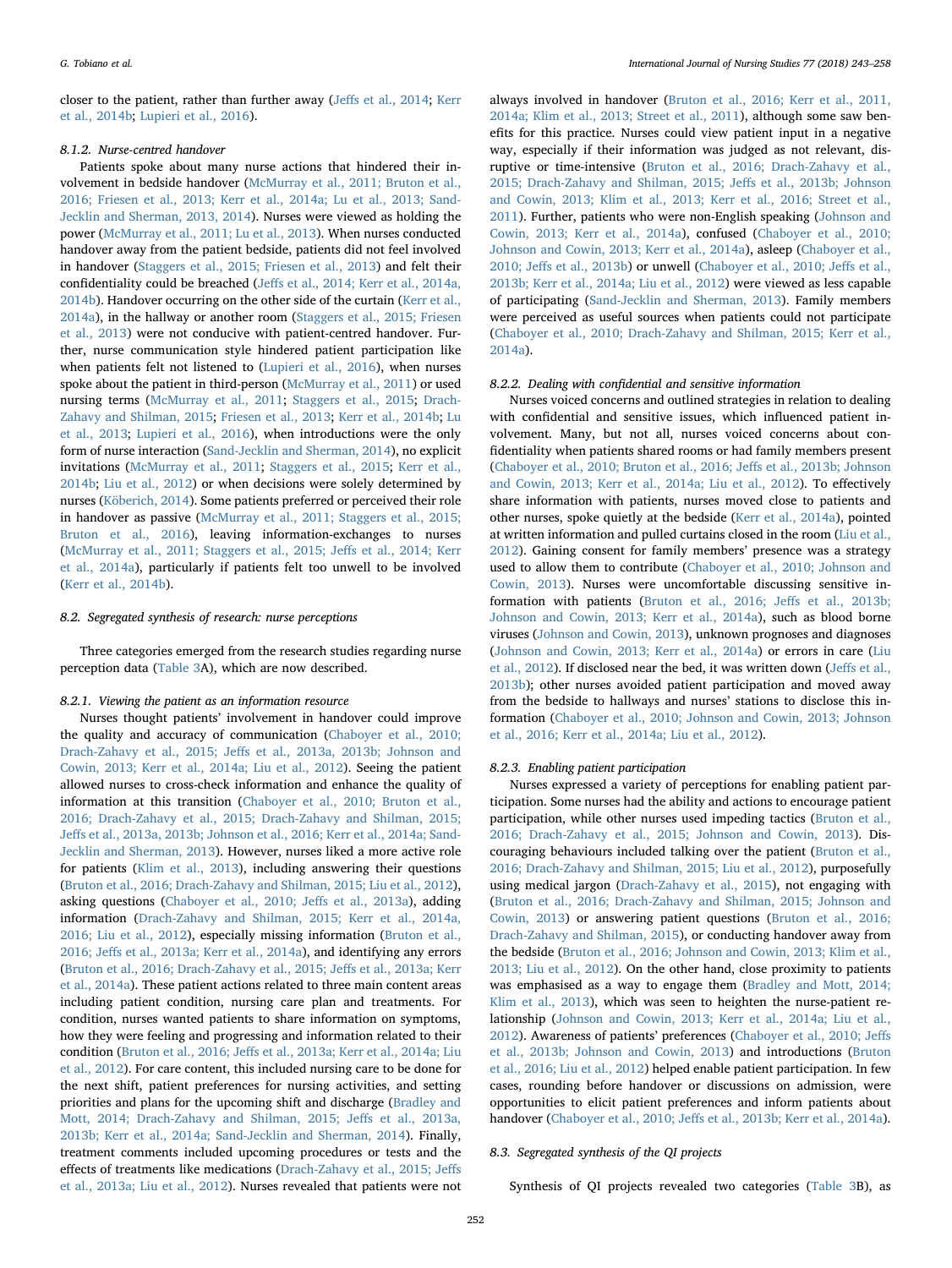#### detailed next:

8.3.1. Nurse barriers to enacting patient participation in bedside handover In QI projects, many nurses perceived barriers to encouraging patient participation in bedside handover, but patients' views were rarely sought [\(Herbst et al., 2013; Lin et al., 2015\)](#page-14-38). Barriers were identified through open discussions with nurses both prior to and throughout the change cycle ([Burke and McLaughlin, 2013; Cairns et al., 2013; Caruso,](#page-13-15) [2007; Givens et al., 2016; Grant and Colello, 2009; Kassean and Jagoo,](#page-13-15) [2005; Lin et al., 2015, 2011; Olson-Sitki et al., 2013; Pearce and](#page-13-15) [McCarry, 2014; Petersen et al., 2013; Radtke, 2013; Rush, 2012;](#page-13-15) [Thomas and Donohue-Porter, 2012; Wake](#page-13-15)field et al., 2012; Wilson, [2011\)](#page-13-15). This was commonly done in face-to-face encounters with nurses; however other approaches like story boards were used ([Lin et al., 2015,](#page-14-41) [2011\)](#page-14-41). Three barriers to patient participation in bedside handover were consistently identified. The first related to sharing confidential information. Nurses were concerned that sharing information in public places would legally breach confidentiality laws [\(Herbst et al., 2013;](#page-14-38) [Anderson and Mangino, 2006; Burke and McLaughlin, 2013; Chaboyer](#page-14-38) [et al., 2009; Evans et al., 2012; Givens et al., 2016; Kassean and Jagoo,](#page-14-38) [2005; Laws and Amato, 2010; Lin et al., 2015; Olson-Sitki et al., 2013;](#page-14-38) [Radtke, 2013; Taylor, 2015; Wake](#page-14-38)field et al., 2012; Wilson, 2011) and questioned how to manage family presence [\(Laws and Amato, 2010;](#page-14-40) [Radtke, 2013; Wake](#page-14-40)field et al., 2012). The second barrier related to sharing sensitive information with patients, which was viewed as challenging because nurses felt uncomfortable [\(Burke and McLaughlin,](#page-13-15) [2013; Chaboyer et al., 2009; Thomas and Donohue-Porter, 2012;](#page-13-15) [Wilson, 2011\)](#page-13-15). Finally, the third barrier related to encouraging patient participation, as nurses held fears of increased time [\(Anderson and](#page-13-14) [Mangino, 2006; Burke and McLaughlin, 2013; Caruso, 2007; Givens](#page-13-14) [et al., 2016; Grant and Colello, 2009; Laws and Amato, 2010; Lin et al.,](#page-13-14) [2015; Olson-Sitki et al., 2013; Petersen et al., 2013; Thomas and](#page-13-14) Donohue-Porter, 2012; Wakefi[eld et al., 2012; Wilson, 2011](#page-13-14)), irrelevant or disruptive information/requests being given by patients [\(Burke and](#page-13-15) [McLaughlin, 2013; Evans et al., 2012; Givens et al., 2016; Grant and](#page-13-15) [Colello, 2009; Wake](#page-13-15)field et al., 2012), waking patients ([Herbst et al.,](#page-14-38) [2013; Anderson and Mangino, 2006; Chaboyer et al., 2009; Grant and](#page-14-38) [Colello, 2009, 2010; Olson-Sitki et al., 2013; Thomas and Donohue-](#page-14-38)[Porter, 2012](#page-14-38)) and difficulty engaging patients in patient-centred discussions ([Caruso, 2007; Evans et al., 2012; Givens et al., 2016; Grant](#page-13-17) [and Colello, 2010; Lin et al., 2011; Wilson, 2011](#page-13-17)).

#### 8.3.2. Involving patients in bedside handover

In this category, ways of involving patients in handover were identified, as well as strategies to achieve these roles. Four common roles of patients in handover were identified. First, participating in planning was most common, as patients were encouraged to contribute to their plan for the upcoming shift or discharge ([Herbst et al., 2013;](#page-14-38) [Chapman, 2009; Dufault et al., 2010; Grant and Colello, 2009; Kassean](#page-14-38) [and Jagoo, 2005; Laws and Amato, 2010; Olson-Sitki et al., 2013;](#page-14-38) [Radtke, 2013; Rush, 2012; Thomas and Donohue-Porter, 2012;](#page-14-38) Wakefi[eld et al., 2012](#page-14-38)), which was enhanced by patient whiteboards (Herbst [et al., 2013; Evans et al., 2012; Lin et al., 2015; Olson-Sitki](#page-14-38) [et al., 2013; Wake](#page-14-38)field et al., 2012). Patients' role in planning also involved listening to the handover to find out what was going on with their care ([Herbst et al., 2013; Anderson and Mangino, 2006; Chaboyer](#page-14-38) [et al., 2009; Radtke, 2013; Rush, 2012\)](#page-14-38). The second role for patients was asking questions. In many cases patients were encouraged to ask questions at a set time during handover ([Herbst et al., 2013; Caruso,](#page-14-38) [2007; Chaboyer et al., 2009; Chapman, 2009; Grant and Colello, 2009;](#page-14-38) [Kassean and Jagoo, 2005; Lin et al., 2011; Petersen et al., 2013; Radtke,](#page-14-38) [2013; Rush, 2012; Taylor, 2015; Wake](#page-14-38)field et al., 2012; Wilson, 2011). In one instance, during rounding, patients were asked to write their questions down prior to handover to encourage their involvement (Wakefi[eld et al., 2012](#page-15-3)). Third, patients were encouraged to voice concerns during handover ([Chaboyer et al., 2009; Dufault et al., 2010;](#page-13-18)

[Lin et al., 2011; Olson-Sitki et al., 2013; Rush, 2012; Taylor, 2015;](#page-13-18) [Thomas and Donohue-Porter, 2012](#page-13-18)). Finally, patients could identify any missed information and add information ([Herbst et al., 2013; Grant](#page-14-38) [and Colello, 2009; Petersen et al., 2013; Rush, 2012](#page-14-38)).

Ensuring patients knew their role in handover was a strategy used to encourage patient participation. For instance, rounding before handover was used to make sure patients' needs were addressed [\(Herbst](#page-14-38) [et al., 2013; Burke and McLaughlin, 2013; Caruso, 2007; Chaboyer](#page-14-38) [et al., 2009; Freitag and Carroll, 2011; Lin et al., 2015, 2011; Wake](#page-14-38)field [et al., 2012\)](#page-14-38). This strategy ensured patients would not participate in an 'irrelevant' way or make care requests when bedside handover occurred ([Burke and McLaughlin, 2013; Caruso, 2007; Lin et al., 2015, 2011](#page-13-15)). Further, rounding ([Chaboyer et al., 2009; Lin et al., 2011](#page-13-18)) and discussions on admission [\(Anderson and Mangino, 2006; Caruso, 2007;](#page-13-14) [Freitag and Carroll, 2011; Laws and Amato, 2010; Petersen et al., 2013;](#page-13-14) Wakefi[eld et al., 2012](#page-13-14)) were opportunities to prepare patients by informing them of their role in handover. Discussions on admission were enhanced by printed letters that explicitly invited patient participation in handover [\(Anderson and Mangino, 2006; Laws and Amato, 2010](#page-13-14)), and in one case their preference for handover was sought [\(Caruso,](#page-13-17) [2007\)](#page-13-17). In addition, guidelines or standardised scripts, often supported by pneumonics, were sometimes used to make patients' role explicit ([Herbst et al., 2013; Chaboyer et al., 2009; Dufault et al., 2010; Kassean](#page-14-38) [and Jagoo, 2005; Lin et al., 2015, 2011; Olson-Sitki et al., 2013; Pearce](#page-14-38) [and McCarry, 2014; Radtke, 2013; Rush, 2012; Thomas and Donohue-](#page-14-38)Porter, 2012; Wakefi[eld et al., 2012; Wilson, 2011\)](#page-14-38). The standardised format detailed comments for nurses to use to initiate patient involvement in handover. Patient participation was scripted at a set time in standardised guidelines/scripts ([Herbst et al., 2013; Chaboyer et al.,](#page-14-38) [2009; Lin et al., 2015; Olson-Sitki et al., 2013; Thomas and Donohue-](#page-14-38)[Porter, 2012; Wilson, 2011\)](#page-14-38), often at the end of handover [\(Dufault](#page-13-20) [et al., 2010; Kassean and Jagoo, 2005; Radtke, 2013; Wake](#page-13-20)field et al., [2012\)](#page-13-20). Part of these guidelines/scripts was instructions for patient introductions and ways to finish the encounter ([Herbst et al., 2013;](#page-14-38) [Dufault et al., 2010; Kassean and Jagoo, 2005; Pearce and McCarry,](#page-14-38) [2014; Radtke, 2013; Rush, 2012; Thomas and Donohue-Porter, 2012;](#page-14-38) Wakefi[eld et al., 2012\)](#page-14-38), enhancing patient engagement. Pocket guides ([Anderson and Mangino, 2006; Lin et al., 2011; Olson-Sitki et al., 2013\)](#page-13-14) and reminders in rooms [\(Caruso, 2007; Olson-Sitki et al., 2013; Wilson,](#page-13-17) [2011\)](#page-13-17) enhanced this step.

A common educational strategy used to encourage patient engagement, was heightening nurses' confidence dealing with confidential or sensitive information. Nurses were trained in strategies to deal with confidential or sensitive information such as standing outside of patient rooms ([Chaboyer et al., 2009; Evans et al., 2012; Grant and Colello,](#page-13-18) [2009, 2010; Kassean and Jagoo, 2005; Laws and Amato, 2010; Pearce](#page-13-18) [and McCarry, 2014; Wilson, 2011](#page-13-18)), closing the patient's door [\(Caruso,](#page-13-17) [2007\)](#page-13-17), writing down information ([Chaboyer et al., 2009](#page-13-18)) and gaining patient consent prior to handover ([Burke and McLaughlin, 2013;](#page-13-15) [Chaboyer et al., 2009; Chapman, 2009](#page-13-15)), including whether family members could remain present ([Burke and McLaughlin, 2013; Grant](#page-13-15) [and Colello, 2010\)](#page-13-15). Further, nurses were educated on relevant privacy acts and hospital risk management committees were contacted [\(Evans](#page-13-21) [et al., 2012; Lin et al., 2015](#page-13-21)), so nurses understood their scope and what they were allowed to communicate with patients about their care ([Herbst et al., 2013; Burke and McLaughlin, 2013; Laws and Amato,](#page-14-38) [2010; Radtke, 2013; Wilson, 2011\)](#page-14-38).

In addition, videos and role play were used for learning. These methods were used to address barriers like dealing with confidential information [\(Cairns et al., 2013](#page-13-16)), but most commonly addressed nurses' uncertainty in encouraging patient participation ([Herbst et al., 2013;](#page-14-38) [Grant and Colello, 2009, 2010; Lin et al., 2015, 2011; Olson-Sitki et al.,](#page-14-38) [2013; Petersen et al., 2013; Wake](#page-14-38)field et al., 2012). Role playing was commonly used to teach nurses the process for handover, and showed nurses how to communicate with patients during handover, in a timemanageable and patient-centred way ([Herbst et al., 2013; Anderson and](#page-14-38)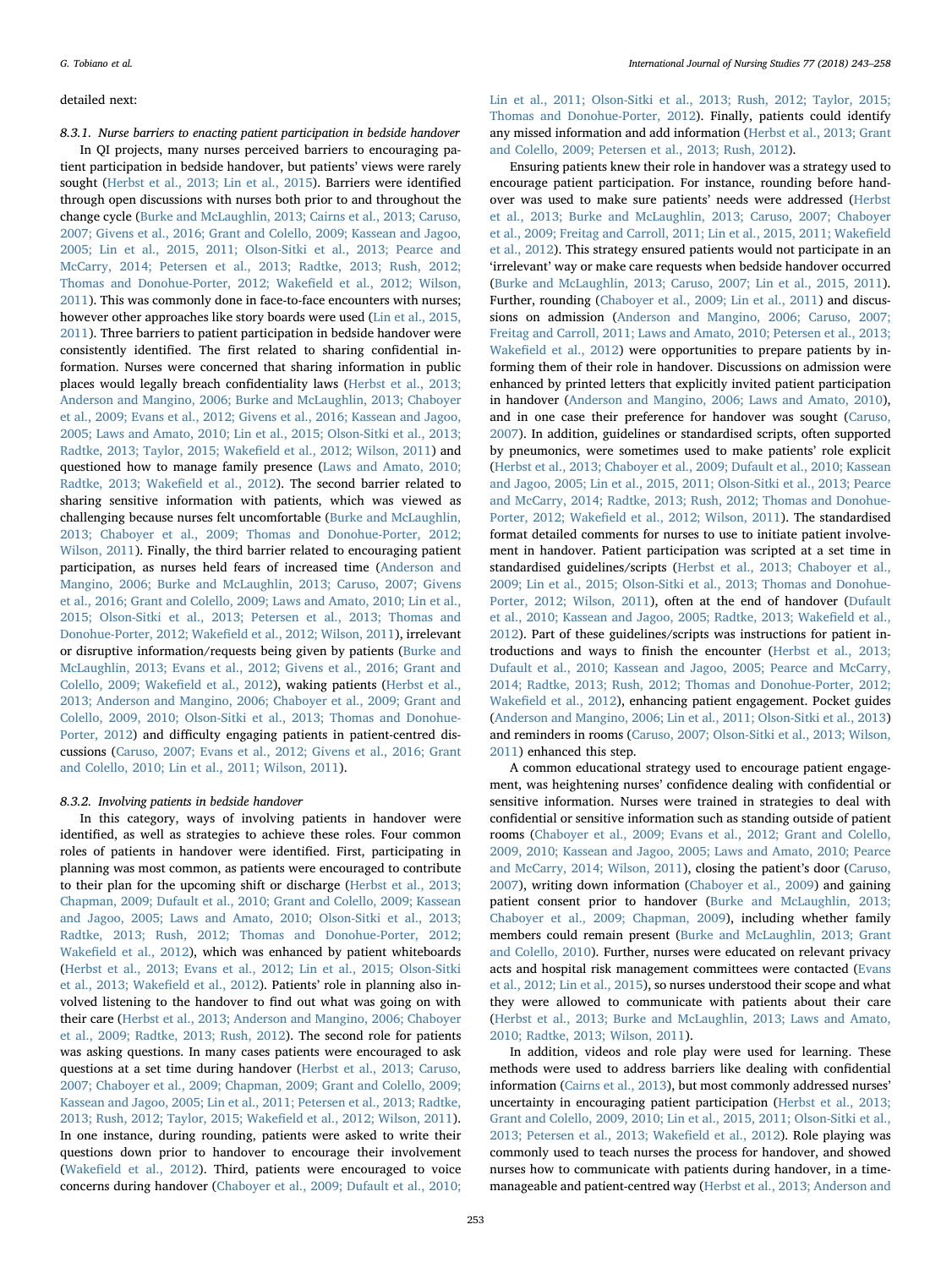<span id="page-11-0"></span>

Fig. 2. Research and QI configured synthesis.

[Mangino, 2006; Burke and McLaughlin, 2013; Cairns et al., 2013;](#page-14-38) [Caruso, 2007; Chapman, 2009; Freitag and Carroll, 2011; Kassean and](#page-14-38) [Jagoo, 2005; Lin et al., 2011; Petersen et al., 2013; Rush, 2012; Thomas](#page-14-38) [and Donohue-Porter, 2012; Wake](#page-14-38)field et al., 2012). There were some suggestions that involving nurses in these activities built their enthusiasm for change [\(Herbst et al., 2013; Grant and Colello, 2009,](#page-14-38) [2010; Lin et al., 2015, 2011\)](#page-14-38).

#### 9. Configured synthesis of research studies and QI projects

By undertaking a configurative approach, research and QI syntheses were combined to provide recommendations for strategies to enhance patient participation and overcome barriers ([Fig. 2](#page-11-0)).

#### 10. Discussion

By including both research studies and QI projects, we have identified patient roles in the bedside handover process, the most frequent barriers to enabling these roles, and strategies to promote patient participation in bedside handover, as perceived by patients, nurses and in some cases as supported by observational data. Our configured synthesis findings resonate with reviews of patient participation in care in general ([Angel et al., 2015; Snyder and Engström, 2016; Thórarinsdóttir](#page-13-27) [and Kristjánsson, 2014; Tobiano et al., 2015a](#page-13-27)). For instance, [Tobiano](#page-15-5) [et al., \(2015a\)](#page-15-5) identified patient roles in handover. In addition, our findings resonate with barriers identified in review, relating to nurses' approach and patient characteristics for participation. Strategies identified in our review are similar to other reviews where nurse training ([Snyder and Engström, 2016](#page-14-53)), informing patients [\(Snyder and](#page-14-53) [Engström, 2016; Thórarinsdóttir and Kristjánsson,2014\)](#page-14-53) and building relationships (Thórarinsdóttir and Kristjánsson, 2014) are some strategies to enhance patient participation.

We have framed our discussion around Thórarinsdóttir and Kristjánsson's ([2014\)](#page-14-54) review of patient participation. These authors developed a framework for person-centred participation in healthcare, which requires patients and nurses to pass through three phases in the patient participation process. Our findings are discussed in relation to these three phases 1) the human connection phase; 2) the phase of information processing; and 3) the action phase [\(Thórarinsdóttir and](#page-14-54) [Kristjánsson, 2014](#page-14-54)). Patients may pass through these phases in order, or in an iterative manner [\(Thórarinsdóttir and Kristjánsson, 2014](#page-14-54)). We perceived that other reviews of patient participation ([Angel et al., 2015;](#page-13-27) [Snyder and Engström, 2016; Tobiano et al., 2015a](#page-13-27)) have similar findings to [Thórarinsdóttir and Kristjánsson's \(2014\) review,](#page-14-54) thus we will frame our discussion around their framework. Discussing our findings in relation to all of the previous reviews identified highlights how bedside handover is one process that enables patient participation in care.

#### 11. The human-connection phase

Reviews of patient participation in care all show evidence of Thórarinsdóttir and Kristjánsson's ([2014](#page-14-54)) 'human-connection phase'; highlighted as a requirement for patient participation [\(Angel et al.,](#page-13-27) [2015; Tobiano et al., 2015a; Sahlsten et al., 2008](#page-13-27)). Consistent with our review, reviewers have demonstrated that 'the human-connection phase' involves creating an inviting atmosphere, genuine interest and attention from nurses and building relationships, which may influence patients' confidence [\(Tobiano et al., 2015c, 2015b; Thórarinsdóttir and](#page-15-6) [Kristjánsson, 2014](#page-15-6)) and enable patient participation ([Angel et al., 2015;](#page-13-27) [Snyder and Engström, 2016; Tobiano et al., 2015a; Sahlsten et al.,](#page-13-27) [2008\)](#page-13-27). Like our review, Anderson et al's ([2015](#page-13-1)) review of bedside handover showed patient involvement is hindered when nurses do not embrace this phase; strategies like talking over patients, using clinical language, and dictating interactions all impede this phase of patient participation.

On the other hand, our findings related to dealing with sensitive and confidential information demonstrate nurses' and patients' understanding of 'the human-connection phase'. Strategies identified in our review like gaining consent and speaking quietly to maintain confidentiality or moving away from patients to disclose sensitive topics, demonstrate patient-centred qualities like respect for patients [\(Scholl](#page-14-7) [et al., 2014](#page-14-7)). Nurses who undertake these strategies would assist in establishing 'the human-connection phase' and enabling patient involvement. Overall, our review further solidifies the importance of approaching patients in a meaningful, respectful and welcoming manner to ensure genuine engagement in handover.

#### 12. The information-processing phase

In the information-processing phase, patients seek and receive information ([Thórarinsdóttir and Kristjánsson, 2014](#page-14-54)). Reviews of patient participation consistently highlight the importance of communication and information sharing between patients and health-care professionals ([Angel et al., 2015; Snyder and Engström, 2016; Thórarinsdóttir and](#page-13-27) [Kristjánsson, 2014; Tobiano et al., 2015a](#page-13-27)). Evidenced in our review, bedside handover is an opportunity for patients to have an active role in information processing. Like other studies, patients were kept up to date and verbally assured their own safety [\(Australian Commission on](#page-13-2) [Safety and Quality in Health Care, 2015; Vaismoradi et al., 2015](#page-13-2)). Our findings are consistent with extensive work done by Eldh and her team ([2015\)](#page-13-28), highlighting two types of dialogue that patients can engage in; either meaningful dialogue that builds 'the human-connection phase', or clinical dialogue that enables 'the information-processing phase' and builds patient understanding.

However, further investigation of the patient's role in handover is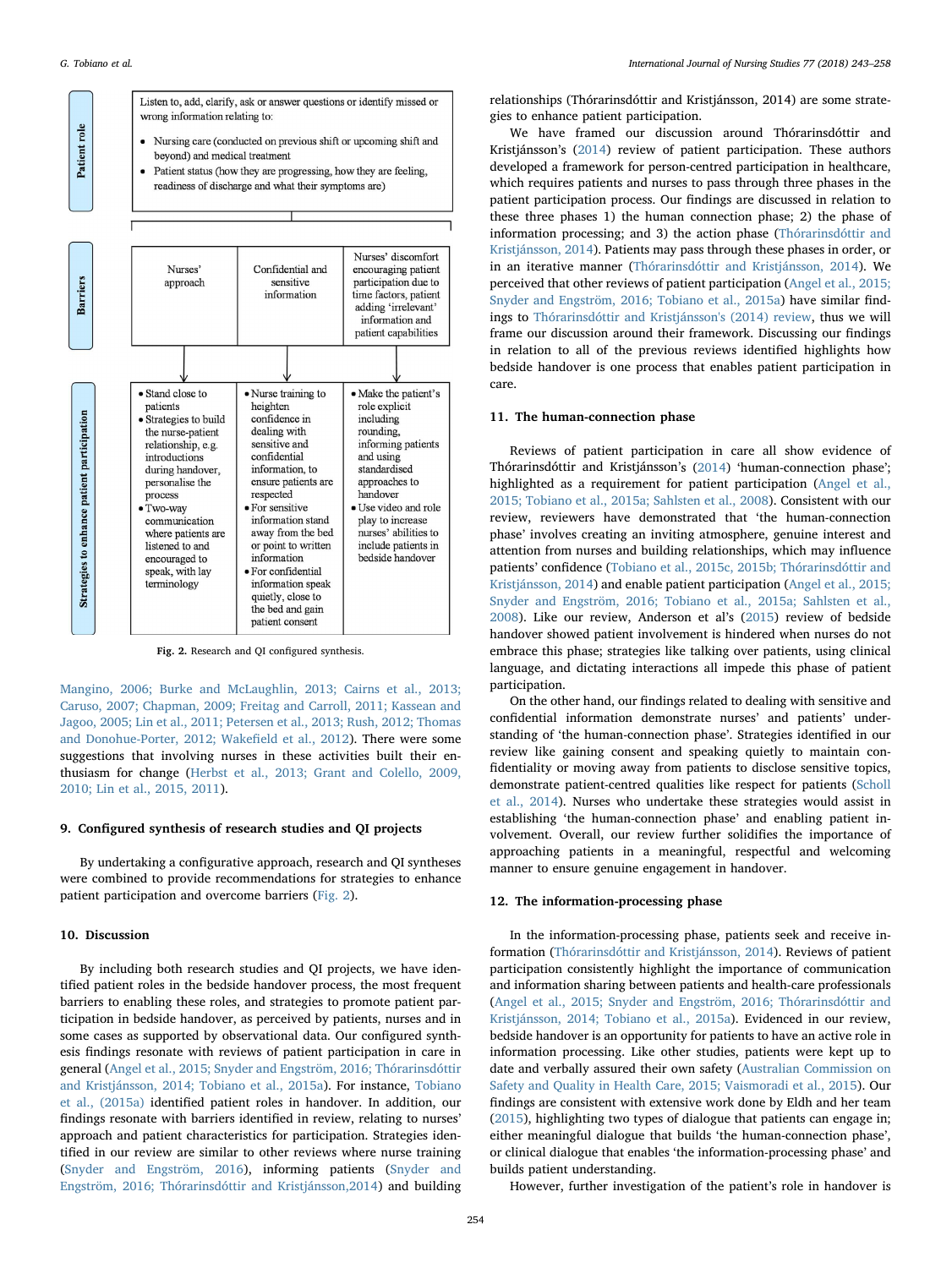required. In research studies, there was good representation of both patient and nurse views of the patient's role in handover. Yet, findings suggest some nurses perceived patient participation in a non-constructive way. However, nurses' opinions may be overstated. Nurses were frequently given the opportunity to share barriers to bedside handover and suggest implementation strategies during QI projects, whereas patients were not. Similar to another review [\(Australian](#page-13-2) [Commission on Safety and Quality in Health Care, 2015\)](#page-13-2), our research findings revealed a small number of patients valued sharing social/nonclinical information during handover; information that nurses may view as irrelevant. More investigation is required to see if this role perception is consistent across other patient populations. A strategy identified in our review was to make handover standardised and predictable to enable patient participation, a finding more evident in QI projects. [Gregory et al. \(2014\)](#page-13-3) showed that improvements from standardising handover are mixed. Thus, further research is required to determine the benefit of standardised approaches for patient involvement.

#### 13. The action phase

In the final action phase, patients have the confidence and responsibility to participate in care [\(Thórarinsdóttir and Kristjánsson, 2014](#page-14-54)). Reviewers have highlighted activities like decision-making and selfcare as ways patients may participate in care [\(Snyder and Engström,](#page-14-53) [2016; Thórarinsdóttir and Kristjánsson, 2014; Tobiano et al., 2015a](#page-14-53)). Ultimately, achieving the action phase is dependent on the thoroughness of the preceding 'information-processing phase' ([Angel et al.,](#page-13-27) [2015\)](#page-13-27); highlighting the importance of active patient participation in information-sharing activities. Other information-sharing activities that could promote patient participation include discussions around medication plans, transition care plans and hospital discharge communication ([Australian Commission on Safety and Quality in Health Care,](#page-13-2) [2015\)](#page-13-2). Researchers state, when patients perceive themselves as informed, it enhances their capacity to participate in nursing care ([Nygårdh et al., 2012; Rise et al., 2013\)](#page-14-55). This is also the case in bedside handover, which may empower patients and enable patient participation in decision-making [\(Gregory et al., 2014](#page-13-3)) and nursing care ([Tobiano et al., 2015a\)](#page-15-5). Overall, our review highlighted that bedside handover facilitates patient participation in information-sharing, which may enable them to undertake some nursing activities collaboratively.

#### 14. Influencing factors

Although not explicitly identified in Thórarinsdóttir and Kristjánsson's framework [\(2014](#page-14-54)), there are many influencing factors that may determine how patients pass through phases required for participation. Findings from our review suggest that making bedside handover predictable and understandable for patient may heighten their involvement. Reviewers suggest when informing patients, passive and active approaches need to be undertaken ([Schipper et al., 2016\)](#page-14-56). A passive approach suggested in our review was informing patients about their role in bedside handover through written materials on admission. To maximise the effectiveness of these materials, patients should be involved in creating them, to ensure their role is described in lay terms and is comprehensive (Schipper [et al., 2016](#page-14-56)). However, there needs to be active informing approaches too, where patient information is seen and heard often ([Schipper et al., 2016](#page-14-56)). Standardised scripts and rounding were recommendations we identified that could contribute to actively informing patients.

A standardised and predictable approach to handover can clarify handover purpose and reduce confusion, however handover needs to be flexible and responsive to each situation ([Jorm et al., 2009\)](#page-14-57). We found patients have differing capabilities, preferences and expectations for handover. A consistent approach to determine patients' desired level of participation was not evident in our review, thus further understanding of how to tailor bedside handover is required. Patients have previously

described their desired level of participation in health care consultations, which can range from passive to autonomous [\(Thompson, 2007](#page-15-7)). The level of participation an individual patient desires for handover is not static and is influenced by various factors such as their current health status and their trust in health care professionals ([Tobiano et al.,](#page-15-8) [2015b\)](#page-15-8). Thus, to empower patients, nurses should regularly assess patients' preferences and tailor their handover practices according to these preferences [\(Thompson, 2007](#page-15-7)). Further, we found patients' preferences for family member involvement varied. In a recent study, it was demonstrated that patients ranked family involvement in bedside handover as important [\(Whitty et al., 2016\)](#page-15-9). There can be many barriers to family involvement in handover, including patients' preferences, as well as visiting times and unpredictable handover approaches for family engagement [\(Australian Commission on Safety and](#page-13-2) [Quality in Health Care, 2015](#page-13-2)). It may be that patient and family participation varies across shifts, as nurses in our review did not want to wake patients. Afternoon handover has been shown as appropriate for patient [\(Whitty et al., 2016](#page-15-9)) and family participation [\(Tobiano et al.,](#page-15-10) [2013\)](#page-15-10). Patient participation across different shift changes is relatively unexplored, and necessary given varying start times between contexts. Flexibile approaches to handover, may be context specific. Different units have different models of nursing, with team nursing suggested to improve patient engagement, while allocation of individual patients decreases nurses' knowledge of patients and ability to engage ([Australian Commission on Safety and Quality in Health Care, 2015](#page-13-2)).

#### 15. Limitations

Four main limitations are outlined for this review. First, thematic synthesis and configuration are interpretive approaches, which can be viewed as a limitation. To address this, reviewers adopted a reflective approach, noting analytic memos throughout the analysis process to ensure decisions were explicit. Further, the main reviewer worked within a larger team, who assessed the analysis at each step of data analysis, questioning or confirming findings. Second, research and QI projects were included irrespective of their quality. The research included was largely of high quality. We identified frequent quality issues with QI projects relating to focus on design, evaluative measures and discussions around sustainability, which could limit the usability of our findings. Utilising two independent reviewers to appraise QI projects against QI criteria was intended to identify these limitations, providing considerations for future implementation efforts. It was promising that our configurative approach, matching research and QI projects, showed similarities across these bodies of work. However, it also highlighted differences, like the lack of patient involvement in QI projects. Without patient input, findings identified are at risk of being nurse-focused. The QI findings provided a different type of knowledge, identifying some real-life feasible strategies and local contextual issues, which can potentially inform ideas for research to understand why and how strategies work. Third, [Gough et al. \(2012\)](#page-13-6) advocates stakeholder involvement in the review process. Unfortunately, we were unable to complete this in our set time. Thus, strategies arising from this review could be further developed by capturing and including patients' viewpoints in future research. Finally, although we attempted to create an exhaustive search strategy, with health librarian input, we recognise that some research studies and QI projects could have been missed.

#### 16. Conclusions

In conclusion, using both research and QI projects has enhanced the usability of this review, as these diverse sources expanded each other, providing us with further depth on the topic and identifed areas for future investigation. A clearer indication of the patient's role in bedside handover was gained. Seemingly, patients can contribute information about their care and progress during bedside handover, which may improve the quality and safety of content and build the nurse-patient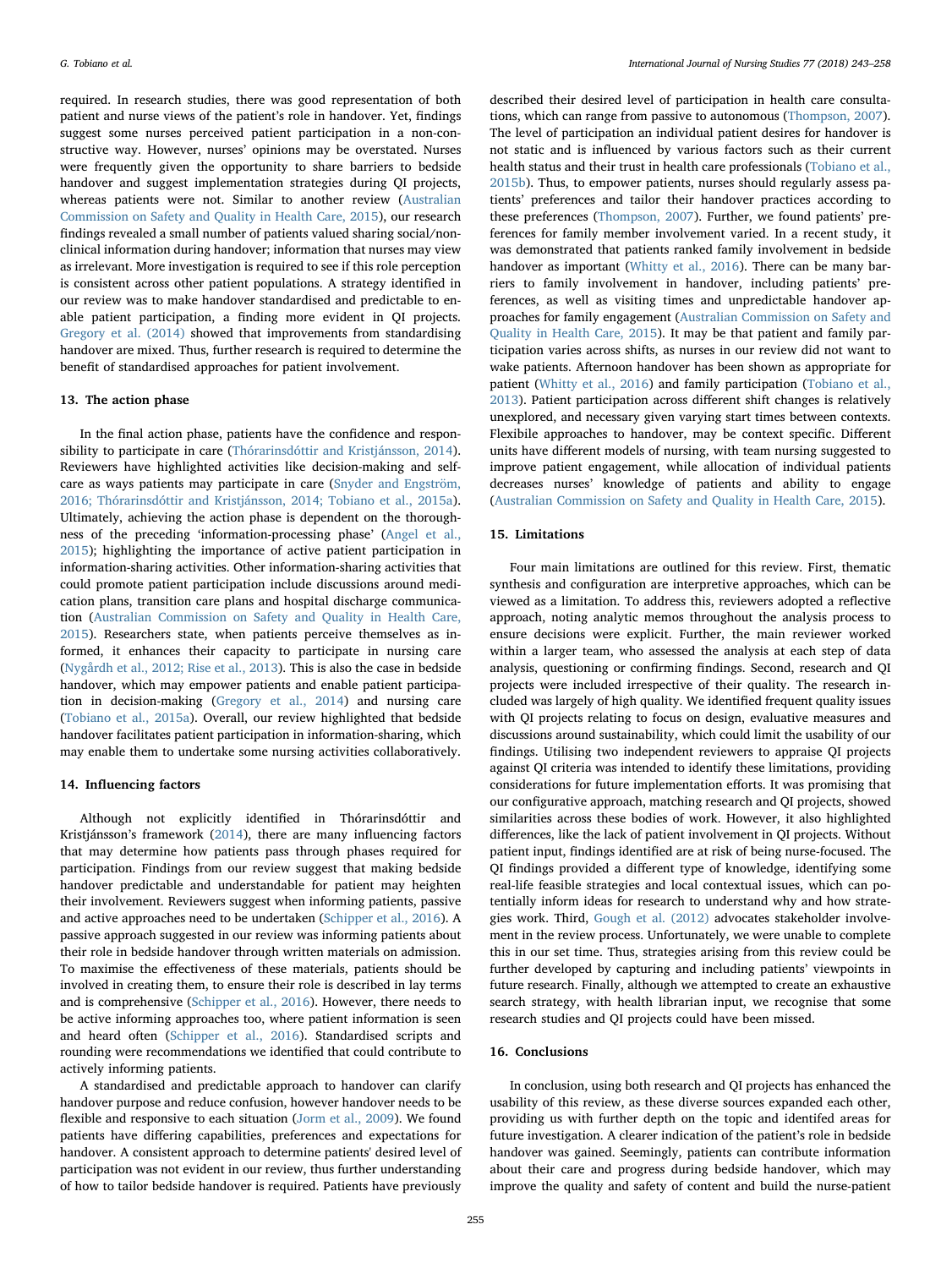relationship. Our combined synthesis allowed identification of the most frequent barriers as well as practical strategies for addressing these barriers. We identified that barriers to patient participation in bedside handover are largely stated by nurses and further investigation of patients' perceived barriers are required. One common barrier between patients and nurses was whether nurses had apatient-centred manner. Our review highlights the complexity between standardised yet flexible handovers. Standardising handover may create predictability for patients; however, training nurses to be flexible in their approach towards confidentiality/sensitivity and each patients' situation and preferences may be required. To note, many of the strategies provided in this review, largely came from QI projects and must be interpreted with caution, as QI projects were mostly conducted at single sites and the strategies may only be appropriate to the local context.

The strategies we uncovered suggest many approaches for individual patients and nurses, leaders improving bedside handover and future research. For patients, our review shows strategies that make patient roles explicit, could heighten their participation. For nurses, training may be required to build their capacity to enable patient participation. Both research and QI projects highlighted the importance of heightening nurses' confidence in communicating with patients, tailoring handover and dealing with sensitive and confidential information during bedside handover. For leaders improving handover, implementing and improving bedside handover locally requires consideration of many quality points, to ensure rigorous and successful improvement projects. Local and organisational leaders need to promote local expectations for handover, such as choosing standardised content tools that include explicit patient participation, while encouraging flexible approaches, and setting expectations of what constitutes confidential and sensitive scenarios. Further, leaders have a crucial role in monitoring handover and coaching staff accordingly, to show their active support for patient involvement in handover. As supported by (2014) review, being guided by a change framework such as 'Lewin's Change Management Model' can be beneficial as it promotes open communication between organisational leaders and nurses in all stages of change, which helps promote enthusiasm for change ([Je](#page-14-52)ffs [et al., 2013b; McMurray et al., 2010\)](#page-14-52). Leaders should consider involving patients in the change process, a step often overlooked in our review of QI projects. Additionally, when reporting QI projects, consideration should be given to evaluation and sustainability, an area identified as requiring improvement in published QI projects. For research, patients' roles in bedside handover identified in the present review should be further investigated for effectiveness and acceptability from patients' perspectives. Most notably, strategies described to make the patient's role explicit and prepare patients for handover, are largely from QI projects, which lacked patient input. Using research methods to investigate these locally applied strategies would help determine if these interventions work, and in what context the intervention is effective. Investigating strategies identified in QI projects using research methods could enhance confidence for others when using these to improve or implement bedside handover in their workplace.

#### Funding

This work was funded by the Australian Research Council's Discovery Projects schemeDP130100316.

#### Conflicts of interest

none.

#### Acknowledgements

We would like to acknowledge the health librarian for her assistance in creating the database search strategies and Claudia Bull for her assistance in editing and proofreading the final document.

#### Appendix A. Supplementary data

Supplementary data associated with this article can be found, in the online version, at <https://doi.org/10.1016/j.ijnurstu.2017.10.014>.

#### References

- <span id="page-13-14"></span>[Anderson, C.D., Mangino, R.R., 2006. Nurse shift report: who says you can't talk in front](http://refhub.elsevier.com/S0020-7489(17)30246-8/sbref0005) [of the patient? Nurs. Adm. Q. 30 \(2\), 112](http://refhub.elsevier.com/S0020-7489(17)30246-8/sbref0005)–122.
- <span id="page-13-1"></span>[Anderson, J., Malone, L., Shanahan, K., Manning, J., 2015. Nursing bedside clinical](http://refhub.elsevier.com/S0020-7489(17)30246-8/sbref0010) handover −[An integrated review of issues and tools. J. Clin. Nurs. 24 \(5-6\), 662](http://refhub.elsevier.com/S0020-7489(17)30246-8/sbref0010)–671.
- <span id="page-13-27"></span>[Angel, S., Sanne, A., Kirsten Norup, F., 2015. Challenges in achieving patient participa](http://refhub.elsevier.com/S0020-7489(17)30246-8/sbref0015)[tion: a review of how patient participation is addressed in empirical studies. Int. J.](http://refhub.elsevier.com/S0020-7489(17)30246-8/sbref0015) [Nurs. Stud. 52 \(9\), 1525](http://refhub.elsevier.com/S0020-7489(17)30246-8/sbref0015)–1538.
- <span id="page-13-0"></span>[Australian Commission on Safety and Quality in Health Care, 2012a. In: Australian](http://refhub.elsevier.com/S0020-7489(17)30246-8/sbref0020) [Commission on Safety and Quality in Health Care \(Ed.\), National Safety and Quality](http://refhub.elsevier.com/S0020-7489(17)30246-8/sbref0020) [Health Service Standards \(September\).](http://refhub.elsevier.com/S0020-7489(17)30246-8/sbref0020)
- Australian Commission on Safety and Quality in Health Care, 2012b. Standard 6: Clinical Handover: Safety and Quality Improvement Guide. ([cited 2016 April 12]. Available from: [http://www.safetyandquality.gov.au/wp-content/uploads/2012/10/](http://www.safetyandquality.gov.au/wp-content/uploads/2012/10/Standard6_Oct_2012_WEB.pdf) [Standard6\\_Oct\\_2012\\_WEB.pdf\)](http://www.safetyandquality.gov.au/wp-content/uploads/2012/10/Standard6_Oct_2012_WEB.pdf).
- <span id="page-13-2"></span>Australian Commission on Safety and Quality in Health Care, 2015. Engaging Patients in Communication at Transitions of Care. ([cited 2015 July 10, 2015]. Available from: [http://www.safetyandquality.gov.au/wp-content/uploads/2015/03/Engaging-](http://www.safetyandquality.gov.au/wp-content/uploads/2015/03/Engaging-Patients-in-Communication-at-Transitions.pdf)[Patients-in-Communication-at-Transitions.pdf](http://www.safetyandquality.gov.au/wp-content/uploads/2015/03/Engaging-Patients-in-Communication-at-Transitions.pdf)).
- <span id="page-13-10"></span>[Bradley, S., Mott, S., 2014. Adopting a patient-centred approach: an investigation into the](http://refhub.elsevier.com/S0020-7489(17)30246-8/sbref0035) [introduction of bedside handover to three rural hospitals. J. Clin. Nurs. 23 \(13-14\),](http://refhub.elsevier.com/S0020-7489(17)30246-8/sbref0035) 1927–[1936](http://refhub.elsevier.com/S0020-7489(17)30246-8/sbref0035).
- <span id="page-13-8"></span>[Bruton, J., Norton, C., Smyth, N., Ward, H., Day, S., 2016. Nurse handover: patient and](http://refhub.elsevier.com/S0020-7489(17)30246-8/sbref0040) staff [experiences. Br. J. Nurs. 25 \(7\), 386](http://refhub.elsevier.com/S0020-7489(17)30246-8/sbref0040)–393 (7p).
- <span id="page-13-16"></span><span id="page-13-15"></span>[Burke, W., McLaughlin, D., 2013. Partnering for change. Am. J. Nurs. 113 \(2\), 47](http://refhub.elsevier.com/S0020-7489(17)30246-8/sbref0045)–51 (5p). Cairns, L.L., Dudjak, L.A., Hoff[man, R.L., Lorenz, H.L., 2013. Utilizing bedside shift report](http://refhub.elsevier.com/S0020-7489(17)30246-8/sbref0050)
- <span id="page-13-17"></span>to improve the effectiveness of shift handoff[. J. Nurs. Adm. 43 \(3\), 160](http://refhub.elsevier.com/S0020-7489(17)30246-8/sbref0050)–165 (6p). [Caruso, E.M., 2007. The evolution of nurse-to-nurse bedside report on a medical-surgical](http://refhub.elsevier.com/S0020-7489(17)30246-8/sbref0055) [cardiology unit. Medsurg Nurs. 16 \(1\), 17](http://refhub.elsevier.com/S0020-7489(17)30246-8/sbref0055)–22.
- <span id="page-13-5"></span>[Chaboyer, W., McMurray, A., Wallis, M., 2008. Standard Operating Protocol for](http://refhub.elsevier.com/S0020-7489(17)30246-8/sbref0060) [Implementing Bedside Handover. Gri](http://refhub.elsevier.com/S0020-7489(17)30246-8/sbref0060)ffith University, Queensland.
- <span id="page-13-18"></span>[Chaboyer, W., McMurray, A., Johnson, J., Hardy, L., Wallis, M., Chu, F.Y., 2009. Bedside](http://refhub.elsevier.com/S0020-7489(17)30246-8/sbref0065) [handover; Quality improvement strategy to transform care at the bedside. J. Nurs.](http://refhub.elsevier.com/S0020-7489(17)30246-8/sbref0065) [Care Qual. 24 \(2\), 136](http://refhub.elsevier.com/S0020-7489(17)30246-8/sbref0065)–142.
- <span id="page-13-4"></span>[Chaboyer, W., McMurray, A., Wallis, M., 2010. Bedside nursing handover: a case study.](http://refhub.elsevier.com/S0020-7489(17)30246-8/sbref0070) [Int. J. Nurs. Pract. 16 \(1\), 27](http://refhub.elsevier.com/S0020-7489(17)30246-8/sbref0070)–34.
- <span id="page-13-19"></span>[Chapman, K.B., 2009. Improving communication among nurses, patients, and physicians:](http://refhub.elsevier.com/S0020-7489(17)30246-8/sbref0075) [a series of changes leads to cultural transformation at a TCAB hospital. Am. J. Nurs.](http://refhub.elsevier.com/S0020-7489(17)30246-8/sbref0075) [109 \(11\), 21](http://refhub.elsevier.com/S0020-7489(17)30246-8/sbref0075)–25 (5p).
- <span id="page-13-11"></span>[Drach-Zahavy, A., Shilman, O., 2015. Patients' participation during a nursing handover:](http://refhub.elsevier.com/S0020-7489(17)30246-8/sbref0080) [the role of handover characteristics and patients' personal traits. J. Adv. Nurs. 71 \(1\),](http://refhub.elsevier.com/S0020-7489(17)30246-8/sbref0080) 136–[147](http://refhub.elsevier.com/S0020-7489(17)30246-8/sbref0080).
- <span id="page-13-9"></span>[Drach-Zahavy, A., Goldblatt, H., Maizel, A., 2015. Between standardisation and resi](http://refhub.elsevier.com/S0020-7489(17)30246-8/sbref0085)[lience: nurses' emergent risk management strategies during handovers. J. Clin. Nurs.](http://refhub.elsevier.com/S0020-7489(17)30246-8/sbref0085) [24 \(3/4\), 592](http://refhub.elsevier.com/S0020-7489(17)30246-8/sbref0085)–601.
- <span id="page-13-20"></span>[Dufault, M., Duquette, C.E., Ehmann, J., Hehl, R., Lavin, M., Martin, V., et al., 2010.](http://refhub.elsevier.com/S0020-7489(17)30246-8/sbref0090) [Translating an evidence-based protocol for nurse-to-nurse shift hando](http://refhub.elsevier.com/S0020-7489(17)30246-8/sbref0090)ffs. Worldviews Evid. [Based Nurs. 7 \(2\), 59](http://refhub.elsevier.com/S0020-7489(17)30246-8/sbref0090)–75.
- <span id="page-13-28"></span>[Eldh, A.C., Luhr, K., Ehnfors, M., 2015. The development and initial validation of a](http://refhub.elsevier.com/S0020-7489(17)30246-8/sbref0095) [clinical tool for patients' preferences on patient participation ?The 4Ps. Health](http://refhub.elsevier.com/S0020-7489(17)30246-8/sbref0095) [Expect. 18 \(6\), 2522](http://refhub.elsevier.com/S0020-7489(17)30246-8/sbref0095)–2535.
- <span id="page-13-21"></span>[Evans, D., Grunawait, J., McClish, D., Wood, W., Friese, C.R., 2012. Bedside shift-to-Shift](http://refhub.elsevier.com/S0020-7489(17)30246-8/sbref0100) [nursing report: implementation and outcomes. Medsurg Nurs. 21 \(5\), 281](http://refhub.elsevier.com/S0020-7489(17)30246-8/sbref0100)–292 (12p).
- [Evidence for Policy and Practice Centre, 2010. EPPI-Centre Methods for Conducting](http://refhub.elsevier.com/S0020-7489(17)30246-8/sbref0105) [Systematic Reviews. \(\[cited 2016 March 28\]. Available from: http://www.allian](http://refhub.elsevier.com/S0020-7489(17)30246-8/sbref0105)[ce4usefulevidence.org/assets/Alliance-FUE-reviews-booklet-3.pdf.](http://refhub.elsevier.com/S0020-7489(17)30246-8/sbref0105)
- <span id="page-13-7"></span>[Fineout-Overholt, E., 2005. Johnston L. teaching EBP: asking searchable, answerable](http://refhub.elsevier.com/S0020-7489(17)30246-8/sbref0110) [clinical questions. Worldviews Evid. Based Nurs. 2 \(3\), 157](http://refhub.elsevier.com/S0020-7489(17)30246-8/sbref0110)–160.
- <span id="page-13-12"></span>[Ford, Y., Heyman, A., Chapman, Y.L., 2014. Patients' perceptions of bedside hando](http://refhub.elsevier.com/S0020-7489(17)30246-8/sbref0115)ff: the [need for a culture of always. J. Nurs. Care Qual. 29 \(4\), 371](http://refhub.elsevier.com/S0020-7489(17)30246-8/sbref0115)–378.
- <span id="page-13-22"></span>[Frazier, J.A., Garrison, W., 2014. Addressing perceptions of bedside reporting for suc](http://refhub.elsevier.com/S0020-7489(17)30246-8/sbref0120)[cessful adoption. Nurse Lead 12 \(2\), 70](http://refhub.elsevier.com/S0020-7489(17)30246-8/sbref0120)–74 (5p).
- <span id="page-13-23"></span>Freitag, M., Carroll, S., 2011. Handoff [communication using failure modes and e](http://refhub.elsevier.com/S0020-7489(17)30246-8/sbref0125)ffects [analysis to improve the transition in care process. Qual. Manag. Health Care 20 \(2\),](http://refhub.elsevier.com/S0020-7489(17)30246-8/sbref0125) 103–[109 \(7p\)](http://refhub.elsevier.com/S0020-7489(17)30246-8/sbref0125).
- <span id="page-13-13"></span>[Friesen, M.A., Herbst, A., Turner, J.W., Speroni, K.G., Robinson, J., 2013. Developing a](http://refhub.elsevier.com/S0020-7489(17)30246-8/sbref0130) patient-Centered ISHAPED handoff [with Patient/Family and parent advisory coun](http://refhub.elsevier.com/S0020-7489(17)30246-8/sbref0130)[cils. J. Nurs. Care Qual. 28 \(3\), 208](http://refhub.elsevier.com/S0020-7489(17)30246-8/sbref0130)–216 (9p).
- <span id="page-13-24"></span>[Givens, S.E., Skully, C., Bromley, G., 2016. Psychiatric inpatient bedside hando](http://refhub.elsevier.com/S0020-7489(17)30246-8/sbref0135)ff: im[plementation of a quality improvement project and nurses' responses. J. Psychosoc.](http://refhub.elsevier.com/S0020-7489(17)30246-8/sbref0135) [Nurs. Ment. Health Serv. 54 \(7\), 33](http://refhub.elsevier.com/S0020-7489(17)30246-8/sbref0135)–37.
- <span id="page-13-6"></span>[Gough, D., Oliver, S., Thomas, J., 2012. An Introduction to Systematic Reviews. Sage,](http://refhub.elsevier.com/S0020-7489(17)30246-8/sbref0140) [London.](http://refhub.elsevier.com/S0020-7489(17)30246-8/sbref0140)
- <span id="page-13-25"></span>[Grant, B., Colello, S., 2009. Engaging the patient in hando](http://refhub.elsevier.com/S0020-7489(17)30246-8/sbref0145)ff communication at the bed[side. Nursing \(Lond.\) 39 \(10\), 22](http://refhub.elsevier.com/S0020-7489(17)30246-8/sbref0145)–24.
- <span id="page-13-26"></span>[Grant, B., Colello, S.H., 2010. Culture change through patient engagement. Nursing](http://refhub.elsevier.com/S0020-7489(17)30246-8/sbref0150) [Management \(Springhouse\) 41 \(10\), 44](http://refhub.elsevier.com/S0020-7489(17)30246-8/sbref0150)–46.
- <span id="page-13-3"></span>[Gregory, S., Sean, G., Debra, T., Michael, T., Nicholas, E., 2014. Bedside shift reports:](http://refhub.elsevier.com/S0020-7489(17)30246-8/sbref0155)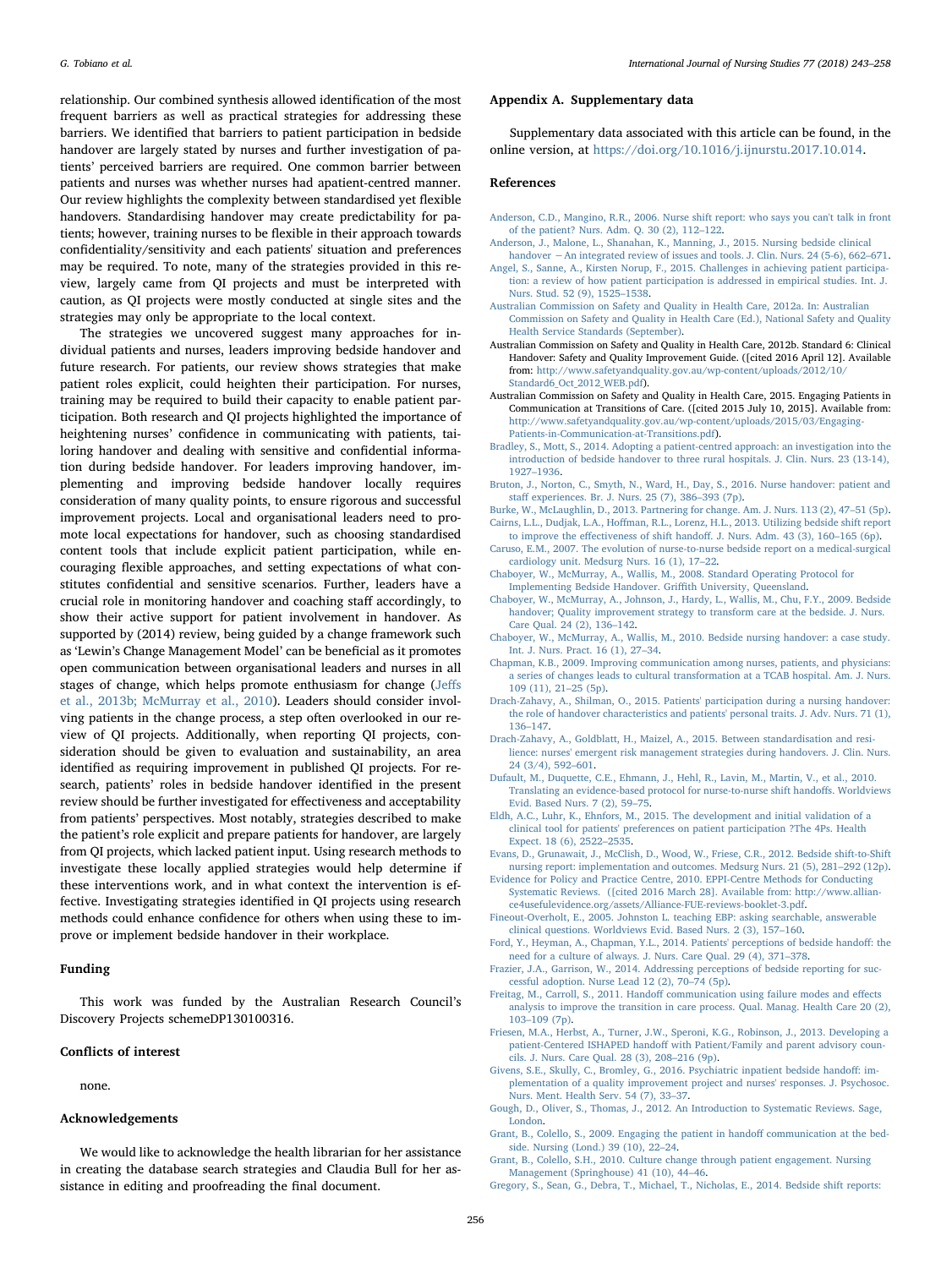[what does the evidence say? J. Nurs. Adm. 44 \(10\), 541](http://refhub.elsevier.com/S0020-7489(17)30246-8/sbref0155).

- <span id="page-14-11"></span>[Harden, A., Thomas, J., 2005. Methodological issues in combining diverse study types in](http://refhub.elsevier.com/S0020-7489(17)30246-8/sbref0160) [systematic reviews. Int J Soc Res Methodol. 8 \(3\), 257](http://refhub.elsevier.com/S0020-7489(17)30246-8/sbref0160)–271.
- <span id="page-14-15"></span>[Hempel, S., Shekelle, P.G., Liu, J.L., Sherwood Danz, M., Foy, R., Lim, Y.-W., et al., 2015.](http://refhub.elsevier.com/S0020-7489(17)30246-8/sbref0165) [Development of the Quality Improvement Minimum Quality Criteria Set \(QI-MQCS\):](http://refhub.elsevier.com/S0020-7489(17)30246-8/sbref0165) [a tool for critical appraisal of quality improvement intervention publications. BMJ](http://refhub.elsevier.com/S0020-7489(17)30246-8/sbref0165) [Qual. Saf. 24 \(12\), 796](http://refhub.elsevier.com/S0020-7489(17)30246-8/sbref0165)–804.
- <span id="page-14-38"></span>[Herbst, A.M., Friesen, M.A., Karen, G.S., 2013. Caring, connecting, and communicating:](http://refhub.elsevier.com/S0020-7489(17)30246-8/sbref0170) refl[ections on developing a patient-centered bedside hando](http://refhub.elsevier.com/S0020-7489(17)30246-8/sbref0170)ff. Int. J. Hum. Caring 17 [\(2\), 23](http://refhub.elsevier.com/S0020-7489(17)30246-8/sbref0170)–28.
- [Holly, C., Poletick, E.B., 2014. A systematic review on the transfer of information during](http://refhub.elsevier.com/S0020-7489(17)30246-8/sbref0175) [nurse transitions in care. J. Clin. Nurs. 23 \(17-18\), 2387](http://refhub.elsevier.com/S0020-7489(17)30246-8/sbref0175)–2396.
- Jeff[s, L., Acott, A., Simpson, E., Campbell, H., Irwin, T., Lo, J., et al., 2013a. The value of](http://refhub.elsevier.com/S0020-7489(17)30246-8/sbref0180) [bedside shift reporting enhancing nurse surveillance, accountability, and patient](http://refhub.elsevier.com/S0020-7489(17)30246-8/sbref0180) [safety. J. Nurs. Care Qual. 28 \(3\), 226](http://refhub.elsevier.com/S0020-7489(17)30246-8/sbref0180)–232.
- <span id="page-14-52"></span>Jeff[s, L., Cardoso, R., Beswick, S., Acott, A., Simpson, E., Campbell, H., et al., 2013b.](http://refhub.elsevier.com/S0020-7489(17)30246-8/sbref0185) [Enablers and barriers to implementing bedside reporting: insights from nurses. Nurse](http://refhub.elsevier.com/S0020-7489(17)30246-8/sbref0185) [Lead. 26 \(3\), 39](http://refhub.elsevier.com/S0020-7489(17)30246-8/sbref0185)–52.
- <span id="page-14-31"></span>Jeff[s, L., Beswick, S., Acott, A., Simpson, E., Cardoso, R., Campbell, H., et al., 2014.](http://refhub.elsevier.com/S0020-7489(17)30246-8/sbref0190) [Patients' views on bedside nursing handover: creating a space to connect. J. Nurs.](http://refhub.elsevier.com/S0020-7489(17)30246-8/sbref0190) [Care Qual. 29 \(2\), 149](http://refhub.elsevier.com/S0020-7489(17)30246-8/sbref0190)–154.
- <span id="page-14-23"></span>[Johnson, M., Cowin, L.S., 2013. Nurses discuss bedside handover and using written](http://refhub.elsevier.com/S0020-7489(17)30246-8/sbref0195) [handover sheets. J. Nurs. Manag. 21 \(1\), 121](http://refhub.elsevier.com/S0020-7489(17)30246-8/sbref0195)–129.
- <span id="page-14-24"></span>[Johnson, M., Sanchez, P., Zheng, C., 2016. The impact of an integrated nursing handover](http://refhub.elsevier.com/S0020-7489(17)30246-8/sbref0200) [system on nurses' satisfaction and work practices. J. Clin. Nurs. 25 \(1/2\), 257](http://refhub.elsevier.com/S0020-7489(17)30246-8/sbref0200)–268  $(11p)$ .
- <span id="page-14-57"></span>[Jorm, C.M., White, S., Kaneen, T., 2009. Clinical handover: critical communications. Med.](http://refhub.elsevier.com/S0020-7489(17)30246-8/sbref0205) [J. Aust. 190 \(11 Suppl\), S108](http://refhub.elsevier.com/S0020-7489(17)30246-8/sbref0205).
- <span id="page-14-28"></span>[Köberich, S., 2014. Nursing bedside handover does not in](http://refhub.elsevier.com/S0020-7489(17)30246-8/sbref0210)fluence cardiovascular surgery [patients' participation in nursing care decision-Making process: results three months](http://refhub.elsevier.com/S0020-7489(17)30246-8/sbref0210) [after implementation. Int J Caring Sci. 7 \(3\), 823](http://refhub.elsevier.com/S0020-7489(17)30246-8/sbref0210)–833 (11p).
- <span id="page-14-39"></span>[Kassean, H.K., Jagoo, Z.B., 2005. Managing change in the nursing handover from tradi](http://refhub.elsevier.com/S0020-7489(17)30246-8/sbref0215)tional to bedside handover  $-$  [a case study from Mauritius. BMC Nursing. 4 \(1\), 1](http://refhub.elsevier.com/S0020-7489(17)30246-8/sbref0215).
- <span id="page-14-32"></span>[Kerr, D., Lu, S., McKinlay, L., Fuller, C., 2011. Examination of current handover practice:](http://refhub.elsevier.com/S0020-7489(17)30246-8/sbref0220) [evidence to support changing the ritual. Int. J. Nurs. Pract. 17 \(4\), 342](http://refhub.elsevier.com/S0020-7489(17)30246-8/sbref0220)–350.
- <span id="page-14-51"></span>[Kerr, D., Lu, S., McKinlay, L., 2014a. Towards patient-centred care: perspectives of nurses](http://refhub.elsevier.com/S0020-7489(17)30246-8/sbref0225) [and midwives regarding shift-to-shift bedside handover. Int. J. Nurs. Pract. 20 \(3\),](http://refhub.elsevier.com/S0020-7489(17)30246-8/sbref0225) 250–[257](http://refhub.elsevier.com/S0020-7489(17)30246-8/sbref0225).
- <span id="page-14-25"></span>[Kerr, D., McKay, K., Klim, S., Kelly, A.M., McCann, T., 2014b. Attitudes of emergency](http://refhub.elsevier.com/S0020-7489(17)30246-8/sbref0230) [department patients about handover at the bedside. J. Clin. Nurs. 23 \(11](http://refhub.elsevier.com/S0020-7489(17)30246-8/sbref0230)–12), 1685–[1693](http://refhub.elsevier.com/S0020-7489(17)30246-8/sbref0230).
- <span id="page-14-27"></span>[Kerr, D., Klim, S., Kelly, A.-M., McCann, T., 2016. Impact of a modi](http://refhub.elsevier.com/S0020-7489(17)30246-8/sbref0235)fied nursing handover model [for improving nursing care and documentation in the emergency department:](http://refhub.elsevier.com/S0020-7489(17)30246-8/sbref0235) [a pre- and post-implementation study. Int. J. Nurs. Pract. 22 \(1\), 89](http://refhub.elsevier.com/S0020-7489(17)30246-8/sbref0235)–97 (9p).
- <span id="page-14-0"></span>[Kitson, A.L., Muntlin Athlin, Å., Elliott, J., Cant, M.L., 2014. What's my line? A narrative](http://refhub.elsevier.com/S0020-7489(17)30246-8/sbref0240) [review and synthesis of the literature on Registered Nurses' communication beha](http://refhub.elsevier.com/S0020-7489(17)30246-8/sbref0240)[viours between shifts. J. Adv. Nurs. 70 \(6\), 1228](http://refhub.elsevier.com/S0020-7489(17)30246-8/sbref0240)–1242.
- <span id="page-14-33"></span>[Klim, S., Kelly, A.-M., Kerr, D., Wood, S., McCann, T., 2013. Developing a framework for](http://refhub.elsevier.com/S0020-7489(17)30246-8/sbref0245) [nursing handover in the emergency department: an individualised and systematic](http://refhub.elsevier.com/S0020-7489(17)30246-8/sbref0245) [approach. J. Clin. Nurs. 22 \(15/16\), 2233](http://refhub.elsevier.com/S0020-7489(17)30246-8/sbref0245)–2243 (11p).
- <span id="page-14-40"></span>[Laws, D., Amato, S., 2010. Incorporating bedside reporting into change-of-shift report.](http://refhub.elsevier.com/S0020-7489(17)30246-8/sbref0250) [Rehabil. Nurs. 35 \(2\), 70](http://refhub.elsevier.com/S0020-7489(17)30246-8/sbref0250)–74.
- <span id="page-14-42"></span>[Lin, M., Hughes, B., Katica, M., Zuber, C., Plsek, P., 2011. Service design and change of](http://refhub.elsevier.com/S0020-7489(17)30246-8/sbref0255) [systems: human-Centered approaches to implementing and spreading service design.](http://refhub.elsevier.com/S0020-7489(17)30246-8/sbref0255) Int J Des.  $5(2)$ .
- <span id="page-14-41"></span>[Lin, M., Heisler, S., Fahey, L., McGinnis, J., Whi](http://refhub.elsevier.com/S0020-7489(17)30246-8/sbref0260)ffen, T.L., 2015. Nurse knowledge [ExchangcPlus\ human-Centered implementation for spread and sustainability. Jt](http://refhub.elsevier.com/S0020-7489(17)30246-8/sbref0260) [Comm. J. Qual. Patient Saf. 41 \(7\), 303](http://refhub.elsevier.com/S0020-7489(17)30246-8/sbref0260)–312 (10p).
- <span id="page-14-34"></span>[Liu, W., Manias, E., Gerdtz, M., 2012. Medication communication between nurses and](http://refhub.elsevier.com/S0020-7489(17)30246-8/sbref0265) [patients during nursing handovers on medical wards: a critical ethnographic study.](http://refhub.elsevier.com/S0020-7489(17)30246-8/sbref0265) [Int. J. Nurs. Stud. 49 \(8\), 941](http://refhub.elsevier.com/S0020-7489(17)30246-8/sbref0265)–952 (12p).
- <span id="page-14-26"></span>[Lu, S., Kerr, D., McKinlay, L., 2013. Bedside nursing handover: patients' opinions. Int. J.](http://refhub.elsevier.com/S0020-7489(17)30246-8/sbref0270) [Nurs. Pract. 20 \(5\), 451](http://refhub.elsevier.com/S0020-7489(17)30246-8/sbref0270)–459.
- <span id="page-14-35"></span>[Lupieri, G., Creatti, C., Palese, A., 2016. Cardio-thoracic surgical patients](http://refhub.elsevier.com/S0020-7489(17)30246-8/sbref0275)' experience on bedside nursing handovers: fi[ndings from a qualitative study. Intensive Crit. Care](http://refhub.elsevier.com/S0020-7489(17)30246-8/sbref0275) [Nurs. 35, 28](http://refhub.elsevier.com/S0020-7489(17)30246-8/sbref0275)–37.
- <span id="page-14-3"></span>[Mardis, T., Mardis, M., Davis, J., Justice, E.M., 2016. Riley Holdinsky S, Donnelly J, et al:](http://refhub.elsevier.com/S0020-7489(17)30246-8/sbref0280) bedside shift-to-shift handoff[s: a systematic review of the literature. J. Nurs. Care](http://refhub.elsevier.com/S0020-7489(17)30246-8/sbref0280) [Qual. 31 \(1\), 54](http://refhub.elsevier.com/S0020-7489(17)30246-8/sbref0280)–60.
- <span id="page-14-29"></span>[Maxson, P.M., Derby, K.M., Wrobleski, D.M., Foss, D.M., 2012. Bedside nurse-to-nurse](http://refhub.elsevier.com/S0020-7489(17)30246-8/sbref0285) handoff [promotes patient safety. Medsurg. Nurs. 21 \(3\), 140](http://refhub.elsevier.com/S0020-7489(17)30246-8/sbref0285)–145.
- <span id="page-14-8"></span>[McCloskey, R., Furlong, K., Hansen, L., 2012. Patient, family and nurse experiences with](http://refhub.elsevier.com/S0020-7489(17)30246-8/sbref0290) patient presence during hand-off [reports within hospitals: a systematic review. JBI](http://refhub.elsevier.com/S0020-7489(17)30246-8/sbref0290) [Libr. Syst. Rev 10 \(28\), 1](http://refhub.elsevier.com/S0020-7489(17)30246-8/sbref0290)–15.
- [McMurray, A., Chaboyer, W., Wallis, M., Fetherston, C., 2010. Implementing bedside](http://refhub.elsevier.com/S0020-7489(17)30246-8/sbref0295) [handover: strategies for change management. J. Clin. Nurs. 19 \(17/18\), 2580](http://refhub.elsevier.com/S0020-7489(17)30246-8/sbref0295)–2589 [\(10p\)](http://refhub.elsevier.com/S0020-7489(17)30246-8/sbref0295).
- <span id="page-14-22"></span>[McMurray, A., Chaboyer, W., Wallis, M., Johnson, J., Gehrke, T., 2011. Patients](http://refhub.elsevier.com/S0020-7489(17)30246-8/sbref0300)' per[spectives of bedside nursing handover. Collegian 18 \(1\), 19](http://refhub.elsevier.com/S0020-7489(17)30246-8/sbref0300)–26.
- <span id="page-14-20"></span>Mirza, N.A., Akhtar‐[Danesh, N., Noesgaard, C., Martin, L., Staples, E., 2014. A concept](http://refhub.elsevier.com/S0020-7489(17)30246-8/sbref0305) [analysis of abductive reasoning. J. Adv. Nurs. 70 \(9\), 1980](http://refhub.elsevier.com/S0020-7489(17)30246-8/sbref0305)–1994.
- <span id="page-14-55"></span>[Nygårdh, A., Malm, D., Wikby, K., Ahlström, G., 2012. The experience of empowerment](http://refhub.elsevier.com/S0020-7489(17)30246-8/sbref0310) in the patient?staff [encounter: the patient's perspective. J. Clin. Nurs. 6, 897](http://refhub.elsevier.com/S0020-7489(17)30246-8/sbref0310)–904.
- <span id="page-14-10"></span>O'Rourke, [H.M., Fraser, K.D., 2016. How quality improvement practice evidence can](http://refhub.elsevier.com/S0020-7489(17)30246-8/sbref0315) [advance the knowledge base. J. Healthc. Qual. 38 \(5\), 264](http://refhub.elsevier.com/S0020-7489(17)30246-8/sbref0315)–274.
- <span id="page-14-2"></span>[O'Connell, B., Penney, W., 2001. Challenging the handover ritual: recommendations for](http://refhub.elsevier.com/S0020-7489(17)30246-8/sbref0320)

[research and practice. Collegian 8 \(3\), 14](http://refhub.elsevier.com/S0020-7489(17)30246-8/sbref0320).

- <span id="page-14-19"></span>[Oliver, S., Harden, A., Rees, R., Shepherd, J., Brunton, G., Garcia, J., et al., 2005. An](http://refhub.elsevier.com/S0020-7489(17)30246-8/sbref0325) emerging framework for including diff[erent types of evidence in systematic reviews](http://refhub.elsevier.com/S0020-7489(17)30246-8/sbref0325) [for public policy. Evaluation 11 \(4\), 428](http://refhub.elsevier.com/S0020-7489(17)30246-8/sbref0325)–446.
- <span id="page-14-43"></span>[Olson-Sitki, K., Weitzel, T., Glisson, D., 2013. Freezing the process: implementing bedside](http://refhub.elsevier.com/S0020-7489(17)30246-8/sbref0330) [report. Nurs. Manag. 44 \(7\), 25](http://refhub.elsevier.com/S0020-7489(17)30246-8/sbref0330)–28 (4p).
- <span id="page-14-14"></span>[Pace, R., Pluye, P., Bartlett, G., Macaulay, A.C., Salsberg, J., Jagosh, J., et al., 2012.](http://refhub.elsevier.com/S0020-7489(17)30246-8/sbref0335) Testing the reliability and effi[ciency of the pilot Mixed Methods Appraisal Tool](http://refhub.elsevier.com/S0020-7489(17)30246-8/sbref0335) [\(MMAT\) for systematic mixed studies review. Int. J. Nurs. Stud. 49 \(1\), 47](http://refhub.elsevier.com/S0020-7489(17)30246-8/sbref0335)–53.
- <span id="page-14-44"></span>Pearce, I.S., McCarry, N., 2014. Let'[s chat: bedside reporting in the ED. Nursing \(Lond.\) 44](http://refhub.elsevier.com/S0020-7489(17)30246-8/sbref0340) [\(8\), 15](http://refhub.elsevier.com/S0020-7489(17)30246-8/sbref0340)–17.
- <span id="page-14-45"></span>[Petersen, M.A., Blackmer, M., McNeal, J., Hill, P.D., 2013. What makes handover com](http://refhub.elsevier.com/S0020-7489(17)30246-8/sbref0345)munication eff[ective? Nurs. Manag. 44 \(1\), 15](http://refhub.elsevier.com/S0020-7489(17)30246-8/sbref0345)–18.
- <span id="page-14-13"></span>Pluye, P., Gagnon, M.-P., Griffiths, F., Johnson-Lafl[eur, J., 2009. A scoring system for](http://refhub.elsevier.com/S0020-7489(17)30246-8/sbref0350) [appraising mixed methods research, and concomitantly appraising qualitative,](http://refhub.elsevier.com/S0020-7489(17)30246-8/sbref0350) [quantitative and mixed methods primary studies in Mixed Studies Reviews. Int. J.](http://refhub.elsevier.com/S0020-7489(17)30246-8/sbref0350) [Nurs. Stud. 46 \(4\), 529](http://refhub.elsevier.com/S0020-7489(17)30246-8/sbref0350)–546.
- Pluye, P., 2016. Mixed Methods Appraisal Tool. ([cited 2016 August 17]. Available from: [http://mixedmethodsappraisaltoolpublic.pbworks.com/w/page/24607821/](http://mixedmethodsappraisaltoolpublic.pbworks.com/w/page/24607821/FrontPage) [FrontPage](http://mixedmethodsappraisaltoolpublic.pbworks.com/w/page/24607821/FrontPage)).
- [Poletick, E.B., Holly, C., 2010. A systematic review of nurses' inter-shift hando](http://refhub.elsevier.com/S0020-7489(17)30246-8/sbref0360)ff reports in [acute care hospitals. JBI Libr Syst Rev. 8 \(4\), 121](http://refhub.elsevier.com/S0020-7489(17)30246-8/sbref0360)–172.
- <span id="page-14-12"></span>[Polit-O'Hara, D., Beck, C.T., 2008. Nursing Research: Generating and Assessing Evidence](http://refhub.elsevier.com/S0020-7489(17)30246-8/sbref0365) [for Nursing Practice. Wolters Kluwer Health/lippincott Williams & Wilkins,](http://refhub.elsevier.com/S0020-7489(17)30246-8/sbref0365) [Philadelphia.](http://refhub.elsevier.com/S0020-7489(17)30246-8/sbref0365)
- <span id="page-14-9"></span>[Portela, M.C., Pronovost, P.J., Woodcock, T., Carter, P., Dixon-Woods, M., 2015. How to](http://refhub.elsevier.com/S0020-7489(17)30246-8/sbref0370) [study improvement interventions: a brief overview of possible study types. Postgrad.](http://refhub.elsevier.com/S0020-7489(17)30246-8/sbref0370) [Med. J. 91 \(1076\), 343](http://refhub.elsevier.com/S0020-7489(17)30246-8/sbref0370)–354.
- <span id="page-14-17"></span>[QSR International Pty Ltd, 2014. NVivo Qualitative Data Analysis Software \(Version 10\).](http://refhub.elsevier.com/S0020-7489(17)30246-8/sbref0375) [QSR International Pty Ltd](http://refhub.elsevier.com/S0020-7489(17)30246-8/sbref0375).
- <span id="page-14-46"></span>[Radtke, K., 2013. Improving patient satisfaction with nursing communication using](http://refhub.elsevier.com/S0020-7489(17)30246-8/sbref0380) [bedside shift report. Clin. Nurse Spec. 27 \(1\), 19](http://refhub.elsevier.com/S0020-7489(17)30246-8/sbref0380)–25 (7p).
- [Riesenberg, L.A., Leisch, J., Cunningham, J.M., 2010. Nursing hando](http://refhub.elsevier.com/S0020-7489(17)30246-8/sbref0385)ffs: a systematic [review of the literature. Am. J. Nurs. 110 \(4\), 24](http://refhub.elsevier.com/S0020-7489(17)30246-8/sbref0385)–34.
- [Rise, M.B., Solbjør, M., Lara, M.C., Westerlund, H., Grimstad, H., Steinsbekk, A., 2013.](http://refhub.elsevier.com/S0020-7489(17)30246-8/sbref0390) Same description, diff[erent values. How service users and providers de](http://refhub.elsevier.com/S0020-7489(17)30246-8/sbref0390)fine patient [and public involvement in health care. Health Expect. 16 \(3\), 266](http://refhub.elsevier.com/S0020-7489(17)30246-8/sbref0390)–276.
- <span id="page-14-47"></span>Rush, [S.K., 2012. Bedside reporting: dynamic dialogue. Nurs. Manag. 43 \(1\), 40](http://refhub.elsevier.com/S0020-7489(17)30246-8/sbref0395)–44 (5p). [Sahlsten, M.J.M., Larsson, I.E., Sjostrom, B., Plos, K.A., 2008. An analysis of the concept](http://refhub.elsevier.com/S0020-7489(17)30246-8/sbref0400) [of patient participation. Nurs. Forum 43 \(1\), 2](http://refhub.elsevier.com/S0020-7489(17)30246-8/sbref0400)–11.
- <span id="page-14-30"></span>[Sand-Jecklin, K., Sherman, J., 2013. Incorporating bedside report into nursing hando](http://refhub.elsevier.com/S0020-7489(17)30246-8/sbref0405)ff: [evaluation of change in practice. J. Nurs. Care Qual. 28 \(2\), 186](http://refhub.elsevier.com/S0020-7489(17)30246-8/sbref0405)–194.
- <span id="page-14-36"></span>[Sand-Jecklin, K., Sherman, J., 2014. A quantitative assessment of patient and nurse](http://refhub.elsevier.com/S0020-7489(17)30246-8/sbref0410) [outcomes of bedside nursing report implementation. J. Clin. Nurs. 23 \(19/20\),](http://refhub.elsevier.com/S0020-7489(17)30246-8/sbref0410) 2854–[2863g.](http://refhub.elsevier.com/S0020-7489(17)30246-8/sbref0410)
- <span id="page-14-21"></span>[Sandelowski, M., Barroso, J., 2006. Handbook for Synthesizing Qualitative Research.](http://refhub.elsevier.com/S0020-7489(17)30246-8/sbref0415) [Springer Pub. Co, New York, NY](http://refhub.elsevier.com/S0020-7489(17)30246-8/sbref0415).
- <span id="page-14-18"></span>[Sandelowski, M., Voils, C.I., Leeman, J., Crandell, J.L., 2012. Mapping the mixed](http://refhub.elsevier.com/S0020-7489(17)30246-8/sbref0420) [Methods?Mixed research synthesis terrain. J Mix Methods Res. 6 \(4\), 317](http://refhub.elsevier.com/S0020-7489(17)30246-8/sbref0420)–331.
- <span id="page-14-56"></span>[Schipper, K., Bakker, M., De Wit, M., Ket, J.C.F., Abma, T.A., 2016. Strategies for dis](http://refhub.elsevier.com/S0020-7489(17)30246-8/sbref0425)[seminating recommendations or guidelines to patients: a systematic review.](http://refhub.elsevier.com/S0020-7489(17)30246-8/sbref0425) [Implement Sci. 11 \(1\), 1](http://refhub.elsevier.com/S0020-7489(17)30246-8/sbref0425)–17.
- <span id="page-14-7"></span>Scholl, I., Zill, J.M., Harter, M., Dirmaier, J., 2014. An integrative model of patientcenteredness ? A systematic review and concept analysis. PLoS One. 9 (9), e107828(4168256 Available from: [http://www.plosone.org/article/fetchObject.](http://www.plosone.org/article/fetchObject.action?uri=info) [action?uri=info\)](http://www.plosone.org/article/fetchObject.action?uri=info).
- [Shepherd, J., Harden, A., Rees, R., Brunton, G., Garcia, J., Oliver, S., et al., 2006. Young](http://refhub.elsevier.com/S0020-7489(17)30246-8/sbref0435) [people and healthy eating: a systematic review of research on barriers and facil](http://refhub.elsevier.com/S0020-7489(17)30246-8/sbref0435)[itators. Health Educ. Res. 21 \(2\), 239](http://refhub.elsevier.com/S0020-7489(17)30246-8/sbref0435)–257.
- <span id="page-14-4"></span>[Sherman, J., Sand-Jecklin, K., Johnson, J., 2013. Investigating bedside nursing report: a](http://refhub.elsevier.com/S0020-7489(17)30246-8/sbref0440) [synthesis of the literature. Medsurg Nurs. 22 \(5\), 308](http://refhub.elsevier.com/S0020-7489(17)30246-8/sbref0440)–318.
- <span id="page-14-6"></span>[Smeulers, M., Lucas, C., Vermeulen, H., 2014. E](http://refhub.elsevier.com/S0020-7489(17)30246-8/sbref0445)ffectiveness of different nursing handover [styles for ensuring continuity of information in hospitalised patients. Cochrane](http://refhub.elsevier.com/S0020-7489(17)30246-8/sbref0445) [Database Syst. Rev. CD009979](http://refhub.elsevier.com/S0020-7489(17)30246-8/sbref0445).
- <span id="page-14-53"></span>[Snyder, H., Engström, J., 2016. The antecedents, forms and consequences of patient in](http://refhub.elsevier.com/S0020-7489(17)30246-8/sbref0450)[volvement: a narrative review of the literature. Int. J. Nurs. Stud. 53, 351](http://refhub.elsevier.com/S0020-7489(17)30246-8/sbref0450)–378.
- <span id="page-14-5"></span>[Staggers, N., Blaz, J.W., 2013. Research on nursing hando](http://refhub.elsevier.com/S0020-7489(17)30246-8/sbref0455)ffs for medical and surgical [settings: an integrative review. J. Adv. Nurs. 69 \(2\), 247](http://refhub.elsevier.com/S0020-7489(17)30246-8/sbref0455)–262.
- <span id="page-14-50"></span>[Staggers, N., Benham-Hutchins, M.M., Goncalves, L., Langford-Heermann, L., 2015.](http://refhub.elsevier.com/S0020-7489(17)30246-8/sbref0460) Exploring patient center handoff[s in surgical oncology. Nurs. Outlook 63 \(1\),](http://refhub.elsevier.com/S0020-7489(17)30246-8/sbref0460) 102–[111](http://refhub.elsevier.com/S0020-7489(17)30246-8/sbref0460).
- <span id="page-14-37"></span>[Street, M., Eustace, P., Livingston, P.M., Craike, M.J., Kent, B., Patterson, D., 2011.](http://refhub.elsevier.com/S0020-7489(17)30246-8/sbref0465) [Communication at the bedside to enhance patient care: a survey of nurses' experience](http://refhub.elsevier.com/S0020-7489(17)30246-8/sbref0465) [and perspective of handover. Int. J. Nurs. Pract. 17 \(2\), 133](http://refhub.elsevier.com/S0020-7489(17)30246-8/sbref0465)–140.
- <span id="page-14-48"></span>[Taylor, J.S., 2015. Improving patient safety and satisfaction with standardized bedside](http://refhub.elsevier.com/S0020-7489(17)30246-8/sbref0470) handoff [and walking rounds. Clin. J. Oncol. Nurs. 19 \(4\), 414](http://refhub.elsevier.com/S0020-7489(17)30246-8/sbref0470)–416 (3p).
- <span id="page-14-54"></span>[Thórarinsdóttir, K., Kristjánsson, K., 2014. Patients' perspectives on person-centred par](http://refhub.elsevier.com/S0020-7489(17)30246-8/sbref0475)[ticipation in healthcare: a framework analysis. Nurs. Ethics 21 \(2\), 129](http://refhub.elsevier.com/S0020-7489(17)30246-8/sbref0475)–147.
- <span id="page-14-1"></span>The Joint Commission, 2013. Sentinel Event Data: Root Causes by the Event Type. 2004- June 2013 [cited 2016 November 5]. Available from: [http://www.medleague.com/](http://www.medleague.com/wp-content/uploads/2013/11/Root_Causes_by_Event_Type_2004-2Q2013.pdf) [wp-content/uploads/2013/11/Root\\_Causes\\_by\\_Event\\_Type\\_2004-2Q2013.pdf](http://www.medleague.com/wp-content/uploads/2013/11/Root_Causes_by_Event_Type_2004-2Q2013.pdf).
- <span id="page-14-49"></span>[Thomas, L., Donohue-Porter, P., 2012. Blending evidence and innovation: improving](http://refhub.elsevier.com/S0020-7489(17)30246-8/sbref0485) intershift handoff[s in a multihospital setting. J. Nurs. Care Qual. 27 \(2\),](http://refhub.elsevier.com/S0020-7489(17)30246-8/sbref0485) 116–[124 \(9p\)](http://refhub.elsevier.com/S0020-7489(17)30246-8/sbref0485).
- <span id="page-14-16"></span>[Thomas, J., Harden, A., 2008. Methods for the thematic synthesis of qualitative research](http://refhub.elsevier.com/S0020-7489(17)30246-8/sbref0490) [in systematic reviews. BMC Med. Res. Methodol. 8 \(1\), 1](http://refhub.elsevier.com/S0020-7489(17)30246-8/sbref0490).